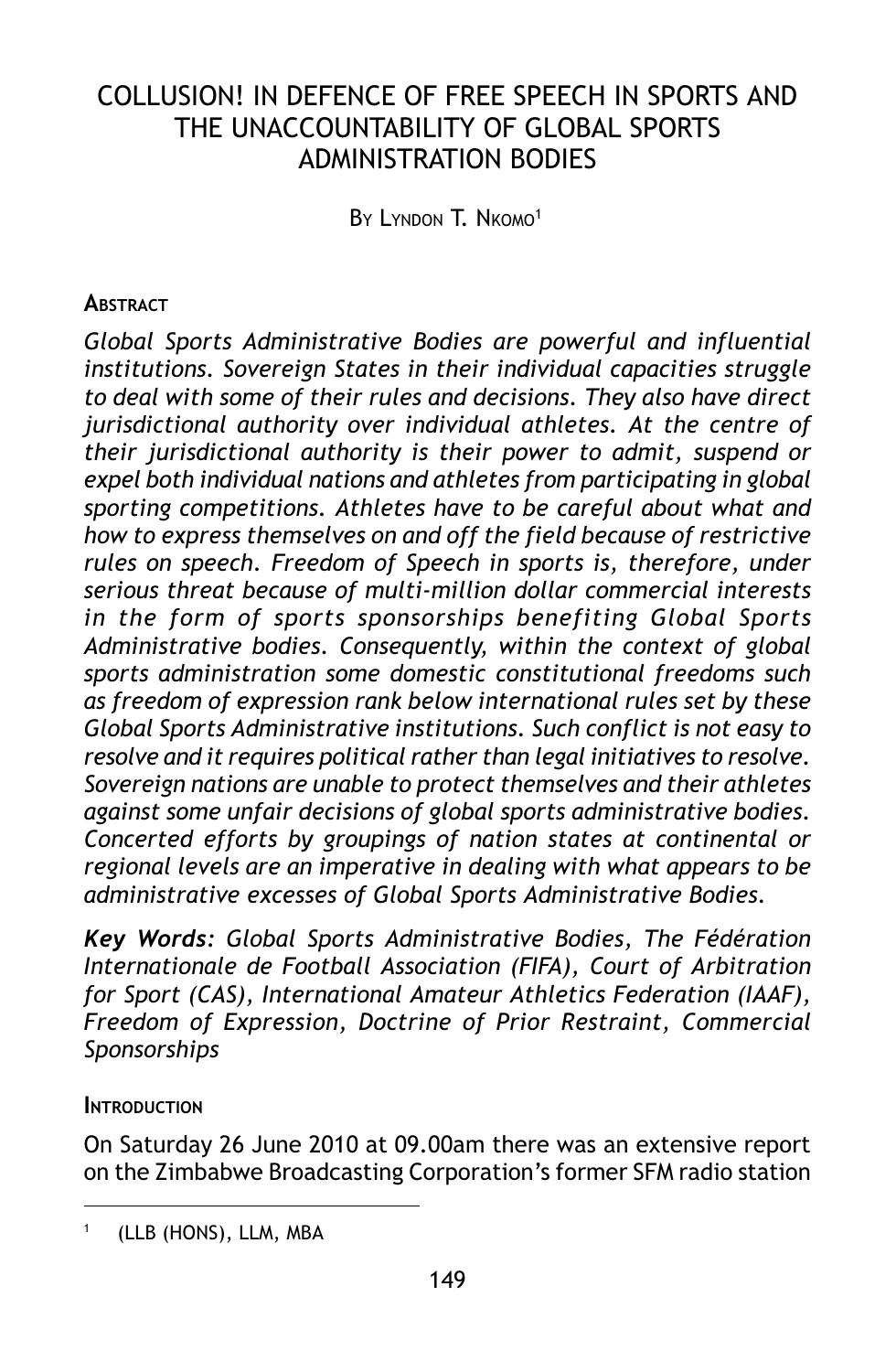morning news bulletin on Zimbabwe Football Association (FIFA)'s ban on football players who celebrate scoring goals by pulling off their shirts to show religious messages inscribed on undergarments such as vests. The most common message was "I belong to Jesus." The report went on to say that ZIFA had taken a similar measure on Evans Gwekwerere, a local football player. ZIFA imposed a ban on him for showing an undergarment vest with a similar type of message each time he scored a goal for his club, Dynamos. On 6 February 2014, a local newspaper *The Chronicle* reported that "HIGHLANDERS FC faces serious sanctions from the world soccer mother body FIFA if their coach Kelvin Kaindu continues to wear clothing with religious statements during matches. The Zambian mentor, a God-fearing man, has sometimes been spotted during official matches wearing a white shirt with the inscription, Joshua 1v5 or 'It Shall be Well'. $"^2$ 

The Vatican Sports Foundation was reported as having criticized FIFA for trying to ban religious expressions. According to the Catholic news agency website, the President of the John Paul II Foundation for Sports, Eddio Constantini "…severely criticised the president of the International Soccer Association Board (FIFA), Joseph Blatter, for seeking to prohibit religious speech during matches. Blatter's action came after the Brazilian national team huddled for a prayer at the conclusion of the Confederations Cup"'3

The FIFA ban against any player displaying an undergarment with religious or political expressions emanate from FIFA Law 4, Clause 5, which states that "Equipment must not have any political, religious or personal slogans, statements or images. Players must not reveal undergarments that show political, religious, personal slogans, statements or images, or advertising other than the manufacturer`s logo. For any offence the player and/or the team will be sanctioned by the competition organiser, national football association or by FIFA."4

<sup>&</sup>lt;sup>2</sup> Skhumbuzo Moyo, "It shall NOT be well: FIFA bans clothing with religious messages" *The Chronicle*, 6 February, 2014

<sup>3</sup> "Vatican Sports Foundation Criticises FIFA for trying to ban religious expression" 16 July 2009, www.catholicnewsagency.com Accessed on 10 August 2010

<sup>4</sup> FIFA LAWS OF THE GAME 2009/2010 http://www.fifa.com/mm/document/ affederation/federation/81/42/36/lawsofthegameen.pdf. Accessed on 10 August 2010 and the latest version is 2018/2019, http://static-3eb8.kxcdn.com/ documents/661/133139\_290518\_LotG\_18\_19\_EN\_DoublePage\_150dpi.pdf Accessed on 19 July, 2018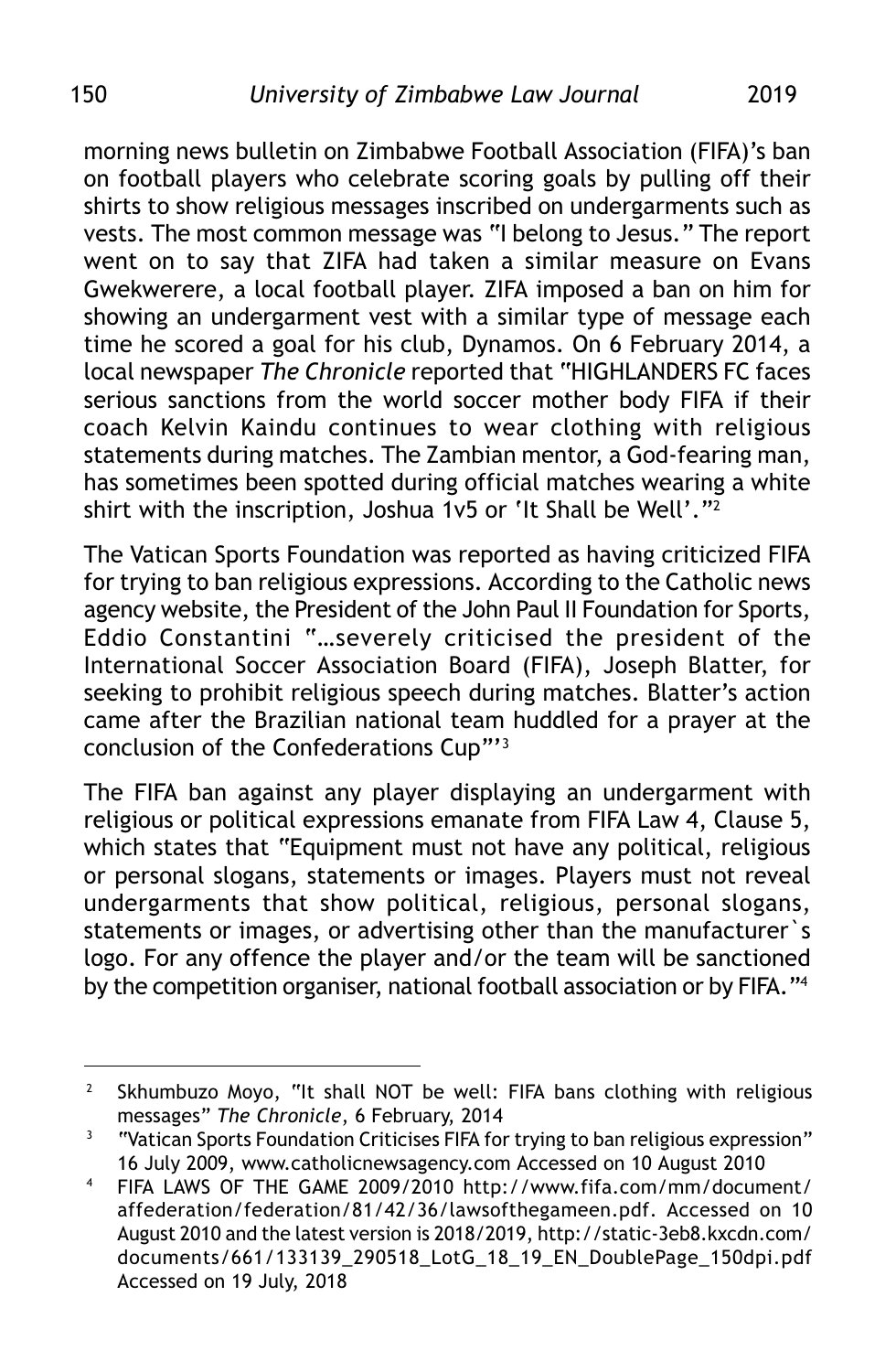FIFA Law 4, Clause 5 expressly bans any form of speech on undergarments worn by footballers. It is wide in its scope of application and it *prima facie* infringes on the concerned footballers' fundamental right to freedom of expression. This law has not materially changed since the World Cup in South Africa was held even though FIFA and the International Football Association Board regularly reviews the "Laws of the Game"

### **THEORETICAL FRAMEWORK**

The theoretical justification for supporting protection of free speech in general has been thoroughly explained in literature and there is no need to repeat it. However, the general protection of free speech has been premised mostly on protection of political speech probably because it lies at the core of the circle of protection<sup>5</sup> of free speech and although one of the fundamental justifications for protection of free speech is self-fulfilment or self-realisation<sup>6</sup> which is inextricably linked to individual autonomy7 . Self-fulfilment ordinarily underpins the intrinsic value of free speech more than its instrumental value, especially in defence of free speech in professional sports which are inherently associated with the desire for team or individual achievements. Thomas Emerson makes reference to self-fulfilment in his identification of four values underpinning the importance of free speech which are as follows:

1) assuring individual self-fulfilment; 2) advancing knowledge and discovering truth; 3) provid[ing] for participation in decision making by all members of society; 4) achieving a more adaptable and hence a more stable community, …maintaining the precarious balance between healthy cleavage and necessary consensus.<sup>8</sup>

Competitiveness in professional sports is inherently characterised by the desire for self realisation underlined by the hunger to succeed or upstage one's competitor more than for its recreational purposes. The expressions that follow in the heat of the moment especially after a contest won or a goal in football scored, regardless of whether the team is on the losing end or not, demands tolerance. Lee Bollinger

<sup>8</sup> Ibid

<sup>5</sup> Richard Moon *The Constitutional Protection of Freedom of Expression* University of Toronto Press, Toronto, Buffalo London, p 16

<sup>6</sup> Thomas I Emerson "Towards a general theory of the First Amendment" 72 *Yale Law Journal* 877 1962-1963 p 878-9

<sup>7</sup> Ibid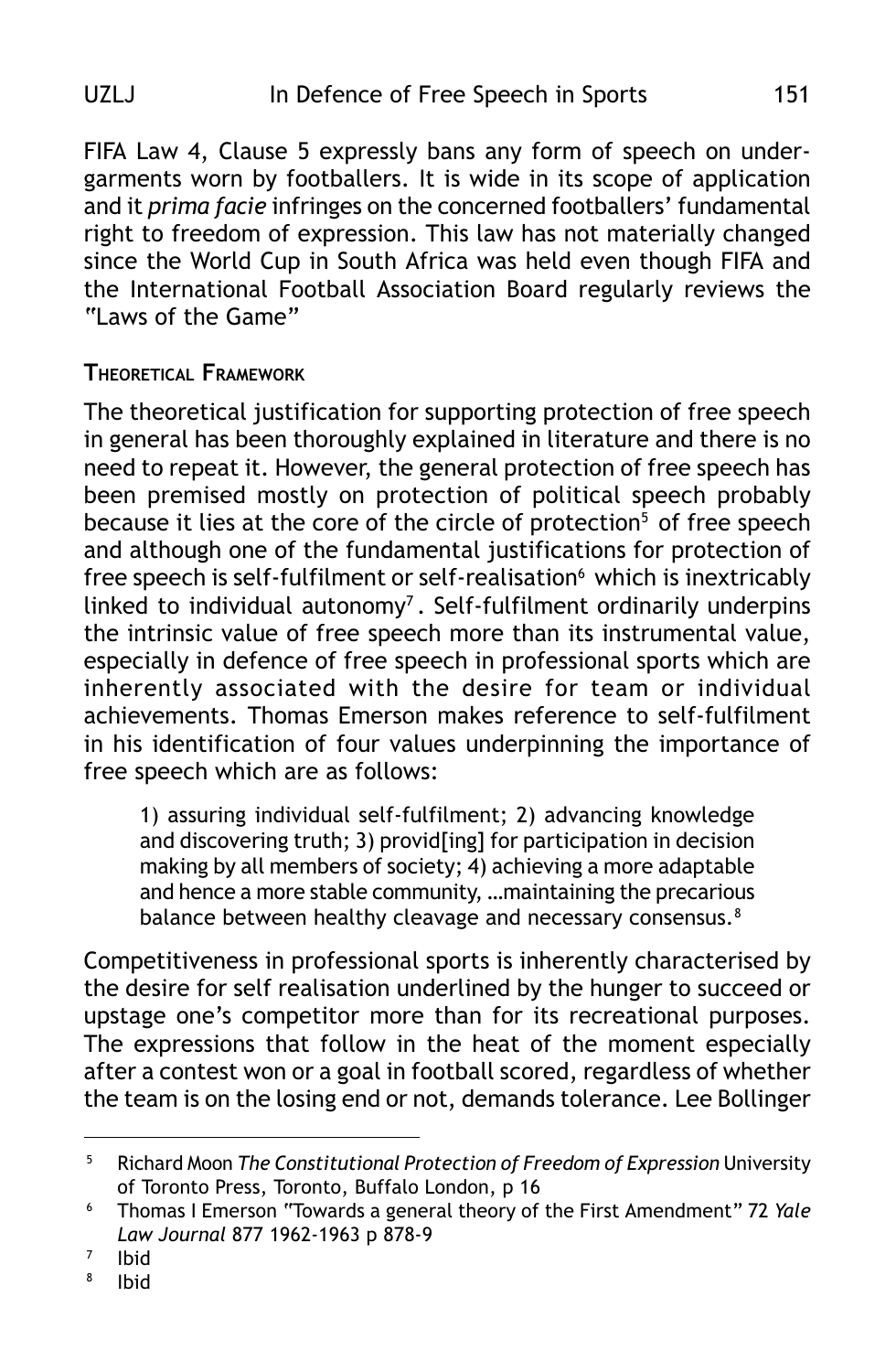introduces a new debate on this concept and argues that 'tolerance' equates to "showing understanding or leniency for conduct or ideas…conflicting with one's own' rather than as the ability to endure."9 Tolerance thus underlines the intrinsic value of free speech which is inextricably linked to self-fulfilment or self-realisation. Thus, the emergence of success or a win in any competitive professional sports is the pinnacle of self-realisation or self-fulfilment which is usually denoted by certain individual expressions whether involuntarily or voluntarily done in response to a momentous achievement.

Therefore, this paper argues that speech which is ordinarily expressed by footballers especially in victorious moments; including the revelation of expressions written on undergarments deserve protection due to the intrinsic value of that articulation to the individual expressing it. Further that where such speech violates other people's rights as defined by individual domestic constitutions of the affiliate members of FIFA, appropriate legal sanctions should then be imposed *post facto* rather than imposing pre-publication bans. Thus, protection of speech in sports should be premised ordinarily on the justification of self-realisation and tolerance of speech and this is advanced here as a basis against the denial of free speech rights of athletes by global sports administrative bodies like FIFA.

# **FREEDOM OF EXPRESSION UNDER ZIMBABWEAN LAW**

Freedom of expression is guaranteed by Section 61 (1) of the Zimbabwean Constitution, which provides that:

"Freedom of expression and freedom of the media

- (1) Every person has the right to freedom of expression, which includes-
	- (a) freedom to seek, receive and communicate ideas and other information

And section 61 (5) provides that:

Freedom of expression and freedom of the media exclude;

- (a) incitement to violence
- (b) advocacy of hatred or hate speech;
- (c) malicious injury to a person's reputation or dignity;
- (d) malicious or unwarranted breach of a person's right to privacy.

<sup>9</sup> Bollinger Lee C. *The Tolerant Society: Freedom of Speech and Extremist Speech in America* Oxford: Oxford UP 1986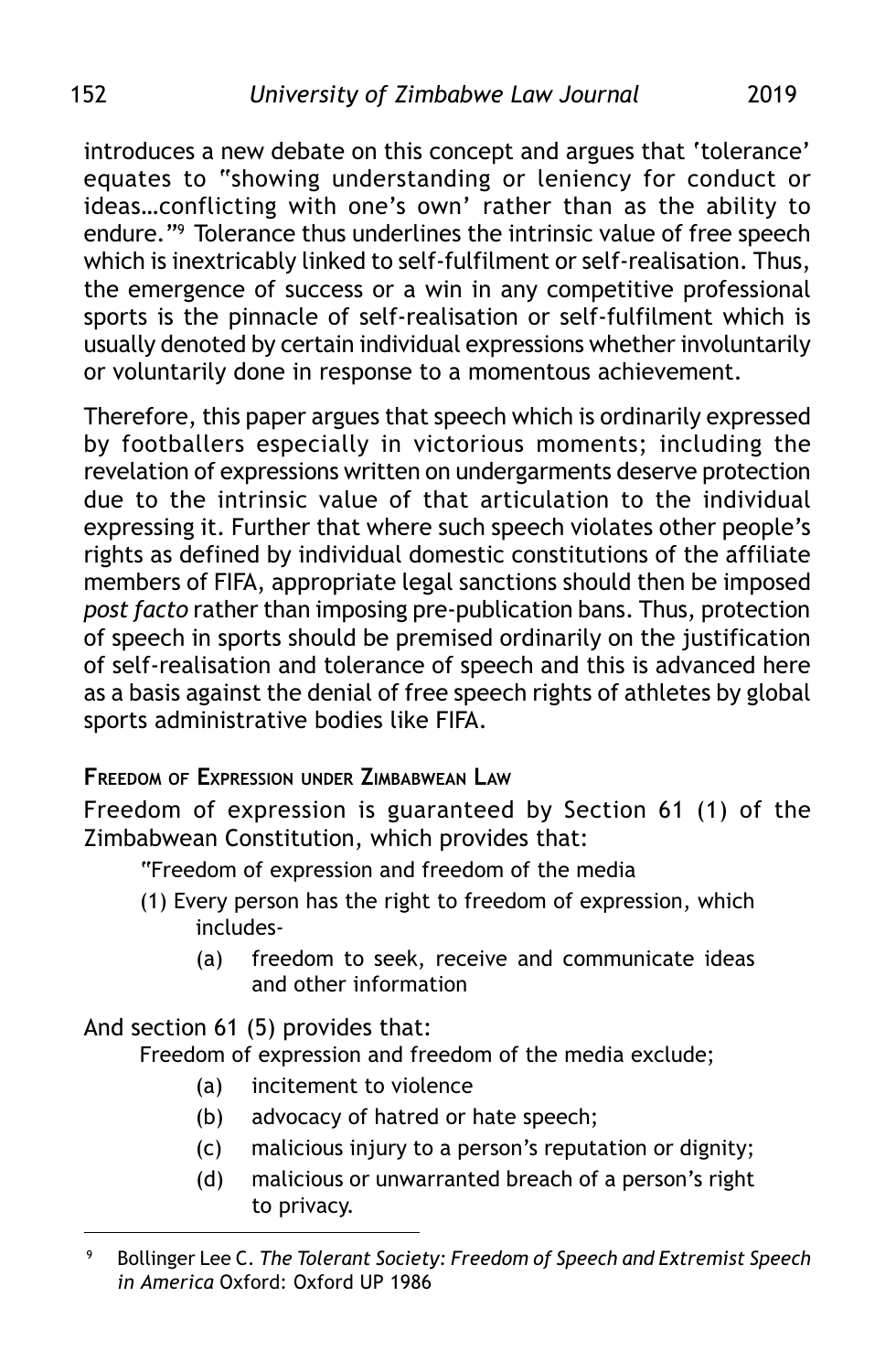Section 61 (1) constitutionally guarantees the right to free expression whilst section 61 (5) prohibits certain forms of speech as noted above. The speech that is banned by FIFA's Law 4, Clause 5 is one that is generally protected under the Zimbabwean Constitution.

# **DEFINITION OF THE PROBLEM**

The question that this paper seeks to answer is how then does one reconcile constitutional guarantees and the rules of sport without necessarily interfering with the efficient administration of sport? The problem with FIFA's rule is that it bans all kinds of slogans and advertising on undergarments. The rules do not categorise what is acceptable and unacceptable speech but imposes pre-publication ban of forms of expression on undergarments. It is understandable that some forms of speech may impinge on the basic rights of other people and some commercial speech may conflict with the rights of corporates with exclusive rights to advertise at FIFA organised events and tournaments. Football is a source of livelihood for many professional footballers and, as such, it is presumed that care is needed through management to ensure the protection of the investment taken by major stakeholders in the sport. Most of the financing in football comes from the sale of television and radio broadcasting rights, and team and individual sponsorship endorsements. Nevertheless, the question remains as to whether the ban should be effected prior to publication or post facto or at all. *Prima facie*, any form of pre-publication ban of speech is censorship and it must be settled by our courts as to whether such justification is reasonably justifiable in a democratic society.

# **PRE-PUBLICATION BAN**

The pre-publication ban of undergarment speech that is created by the provisions of FIFA's Law 4, Clause 5, is drawn from the doctrine of prior restraint. This, as explained by Thomas J Emerson "…deals with official restriction imposed on speech or other forms of expression in advance of actual publication and its effect is to prevent communication from occurring at all."10 Ariel L. Bendor argues that "in practice, it is possible to restrict a right through the use of criminal law, civil law, administrative law, or a combination of both. Rights may be limited by means of physical or normative prior restraint (action taken to prevent a given act from occurring), by means of subsequent

<sup>10</sup> Thomas J Emerson 'The Doctrine of Prior Restraint' *Law and Contemporary Problems*, Vol 20 No. 4 (Autumn 1955), p 648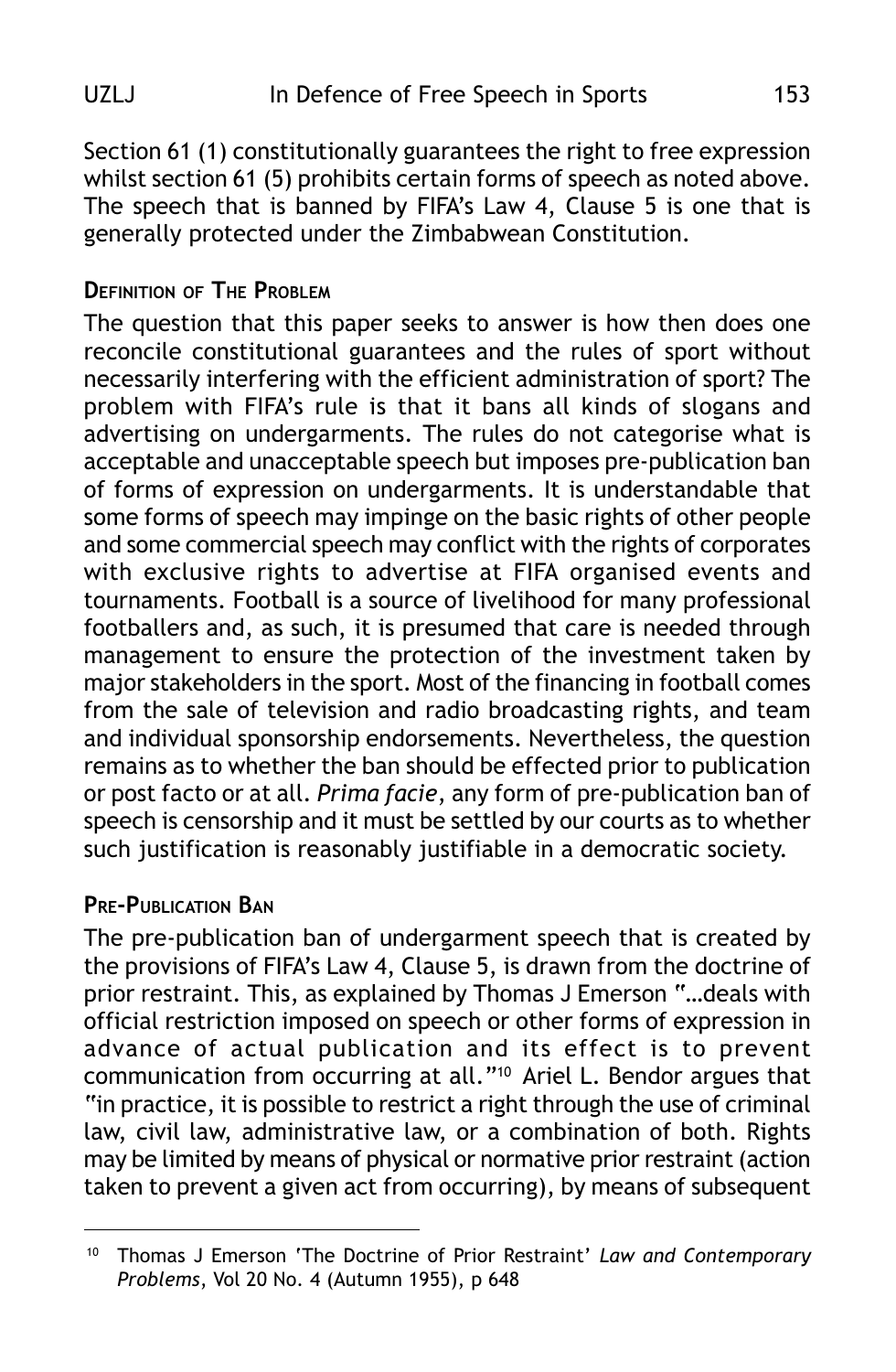sanctions (penalties imposed to create a disincentive to act in a certain way), or by combination of the two."<sup>11</sup>

Violation of FIFA's Law 4, Clause 5 by any footballer attracts sanctions which can either be a caution (yellow card) or expulsion (red card) from the football match and, in some grave circumstances, financial penalties. Prior restraint is, therefore, a form of censorship which is not concerned with the substance or content of the speech no matter how positive or harmless it may be. John Calvin Jefferies argues that "Any system of prior restraint of expression comes to court bearing a heavy presumption against constitutional validity."<sup>12</sup>

The construction of Section 61 (1) (a) of the Zimbabwe Constitution *prima facie* makes the doctrine of prior restraint illegal unless, after balancing the provisions of this section with the rights of any other people in terms of section 86 (1) of the same Constitution, it is found that the limitation of speech by way of a prior restraint was reasonable and justifiable in a democratic society. Whilst freedom of speech is the cornerstone of human liberty and dignity,<sup>13</sup> this fundamental right is nevertheless not absolute.<sup>14</sup>

FIFA's intention is to protect its commercial interests through the sale of television broadcasting rights and attracting sponsorship from various corporates. Therefore, care is taken not to permit expressions or conduct likely to hurt the interests of the sponsors.

However, there seems to be some discriminatory application of the rules by FIFA and its affiliates because whilst written expressions on undergarments are prohibited, the same measure of restriction is not applied to other expressive displays such as dreadlock hair styles which may be regarded as a form of religious expression. The issue of dreadlocks is of particular importance because whilst some footballers wear them for fashion others do so as part of the Nazarene religious practice associated with the Rastafarian religious movement.15 Dianne

<sup>&</sup>lt;sup>11</sup> Ariel L Bendor 'Prior Restraint, incommensurability, and the constitutionalism of means' *Fordham Law Review* Vol 68 1999, p 294

<sup>12</sup> John Calvin Jeffries, Jr 'Rethinking Prior restraint' *Yale Law Journal* Vol 92, No.3 (Jan. 183), p 409

<sup>13</sup> Cohen v California 403 US 15, 24

<sup>&</sup>lt;sup>14</sup> Section 36 of the Constitution of South Africa

<sup>&</sup>lt;sup>15</sup> Dianne Gereluk 'Why can't I wear this?! Banning symbolic clothing in schools' *Philosophy of Education* 2006 at p 107 http://ojs.ed.uiuc.edu/index.php/pes/ article/viewFile/1522/262 Accessed on 13 October 2010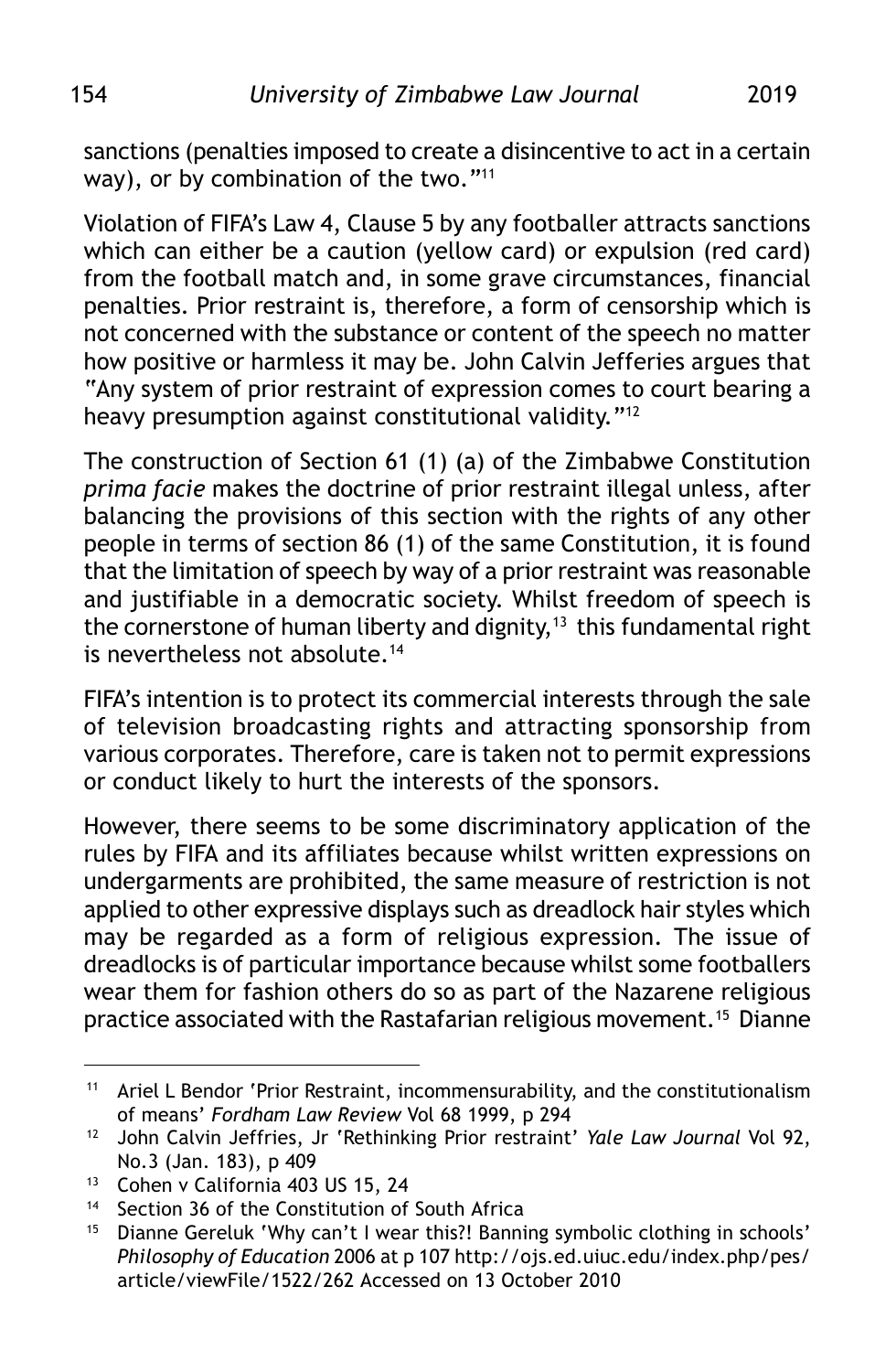Gereluk argues that Rastafarianism is a religion and some who have been sanctioned for wearing dreadlocks in school have argued against the bans on the basis of freedom of religion. The Supreme Court of Zimbabwe in *re Enoch Chikweche*<sup>16</sup> held that the status of Rastafarianism as a religion in the wide and non-technical sense had to be accepted and the applicant's manifestation of his religion by wearing dreadlocks fell within the protection afforded by s 19(1) of the pre-2013 Constitution of Zimbabwe.17 The Court cited with approval the decision of Judge Posner in *Reed v Faulkner* 842 F 2d 960 at 962 where he held that Rastafarianism is a religious sect that originated among black people in Jamaica…' It follows, that if wearing Rastafarian dreadlocks is regarded as a form of religious expression then why should FIFA discriminate against footballers who express their faith by wearing under-garments with religious messages printed on them?

The Tehran Times reported that FIFA attempted to ban female Iranian football players from wearing the hijab whilst playing football at the Youth Olympic Games notwithstanding their strict Islamic dress code.<sup>18</sup> Lack of policy consistence on the part of FIFA regarding intolerance towards certain forms of expressions displays a selective ban of some forms of expression. Such bans deny both the intrinsic and instrumental values of individual forms of expression as expressed within the context of sport.

### **SPORTS AS A HUMAN RIGHT**

A number of international instruments recognise participation in various sporting disciplines as a human right. Paragraph 4 of the Fundamental Principles of Olympism acknowledges that "The practice of sports is a human right". Article 11 of the Convention on the Elimination of All Forms of Discrimination against Women makes reference to the provision of the same opportunities to participate actively in sports and physical education. Article 1 of the United Nations Educational Scientific and Cultural Organisation (UNESCO)'s Charter of Physical Education, Physical Sport provides in Article 1.1 that "Every human being has a fundamental right of access to physical education

<sup>16</sup> 995 (4) SA 284 (ZC)

 $17$  Ibid at p 290 G

<sup>18</sup> *The Tehran Times* 'FIFA ban Iranian Women from wearing the Hijab in YOG', April 4, 2010 http://www.tehrantimes.com/PDF/10836/10836-13.pdf Accessed on 18 October 2010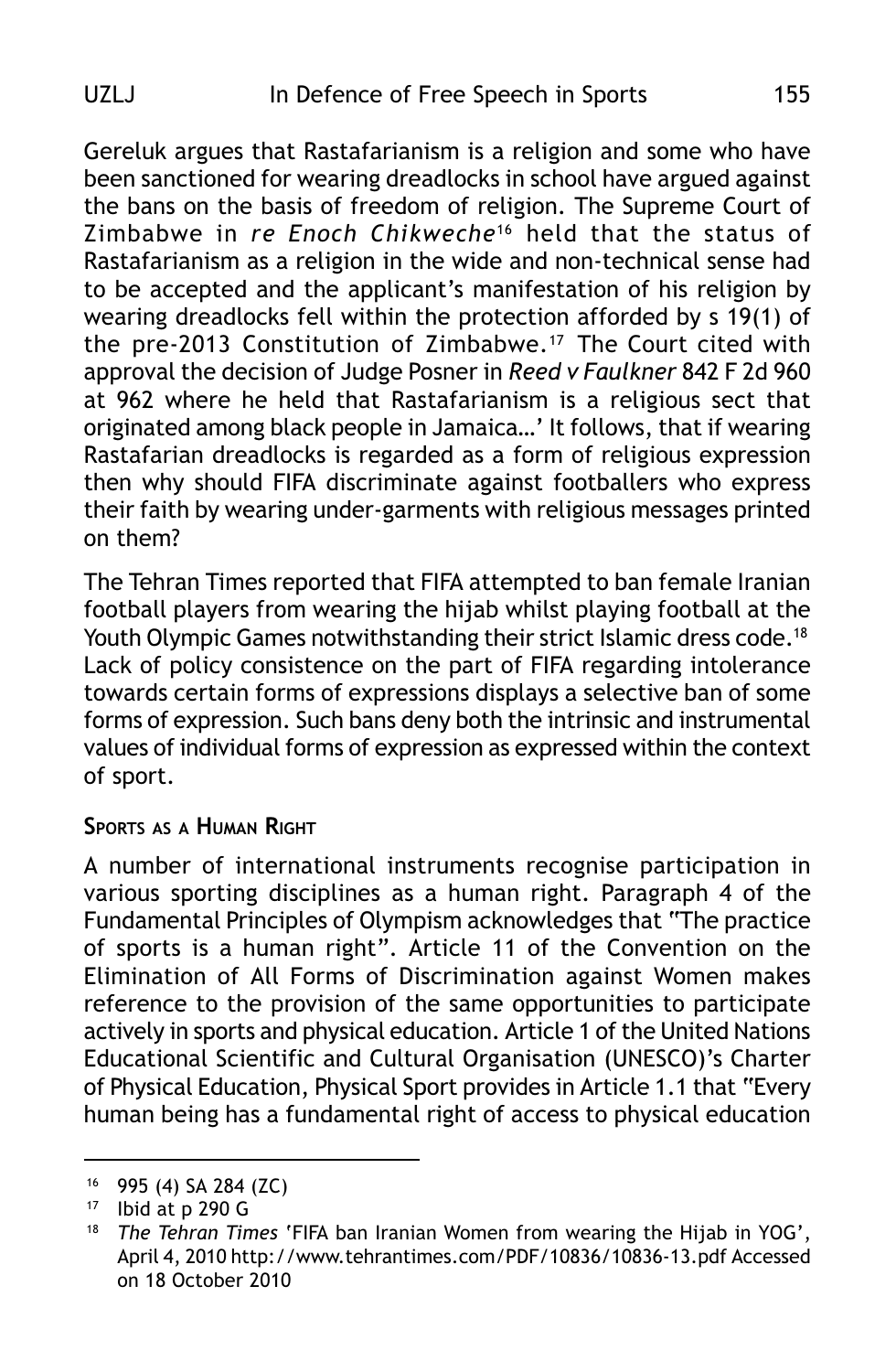and sport, which are essential for the full development of his personality." This proposition affirms the nature of human rights as a complex symbiotic web of social values that modern democratic states accord to all their citizens. Sport is, therefore, a medium of expression of talent, skills, intellectual art, ideas and thoughts through which successful participation brings joy and personal fulfilment to the individuals concerned. The joy may not be complete unless forms of expression are performed and any inhibition of such performances will be *prima facie* in violation of the individual footballer's freedom of expression.

#### **IMPORTANCE OF FREEDOM OF EXPRESSION**

In re *Munhumeso & Ors*<sup>19</sup> Gubbay CJ observed that "The importance attaching to the exercise of the right to freedom of expression and freedom of assembly must never be under-estimated. They lie at the foundation of a democratic society and are one of the basic conditions for its progress and for the development of every man."20 The judge further argued that "Freedom of expression, one of the most precious of all the guaranteed freedoms has four broad special purposes to serve; (i) it helps an individual to obtain self-fulfilment; (ii) assists in the discovery of truth; (iii) it strengthens the capacity of the individual to participate in decision making; and (iv), it provides a mechanism by which it would be possible to establish a reasonable balance between stability and change."<sup>21</sup>

The Constitutional Court of the Republic of South Africa has made similar observations and acknowledgments as exhibited by O'Regan J's views in *Fred Khumalo & Ors v Bantubonke Harrington Holomisa*<sup>22</sup> that "Freedom of expression is integral to a democratic society for many reasons. It is constitutive of the dignity and autonomy of human beings. Moreover, without it, the ability of citizens to make responsible political decisions and to participate effectively in public life would be stifled." $^{23}$ 

The value of freedom of expression is recognised in international instruments including the International Covenant on Civil and Political

- <sup>22</sup> CCT 53/01
- <sup>23</sup> Ibid, at para 21

<sup>19</sup> 1994 (1) ZLR 49 (S)

<sup>20</sup> Ibid, at p56

 $21$  Ibid, at p57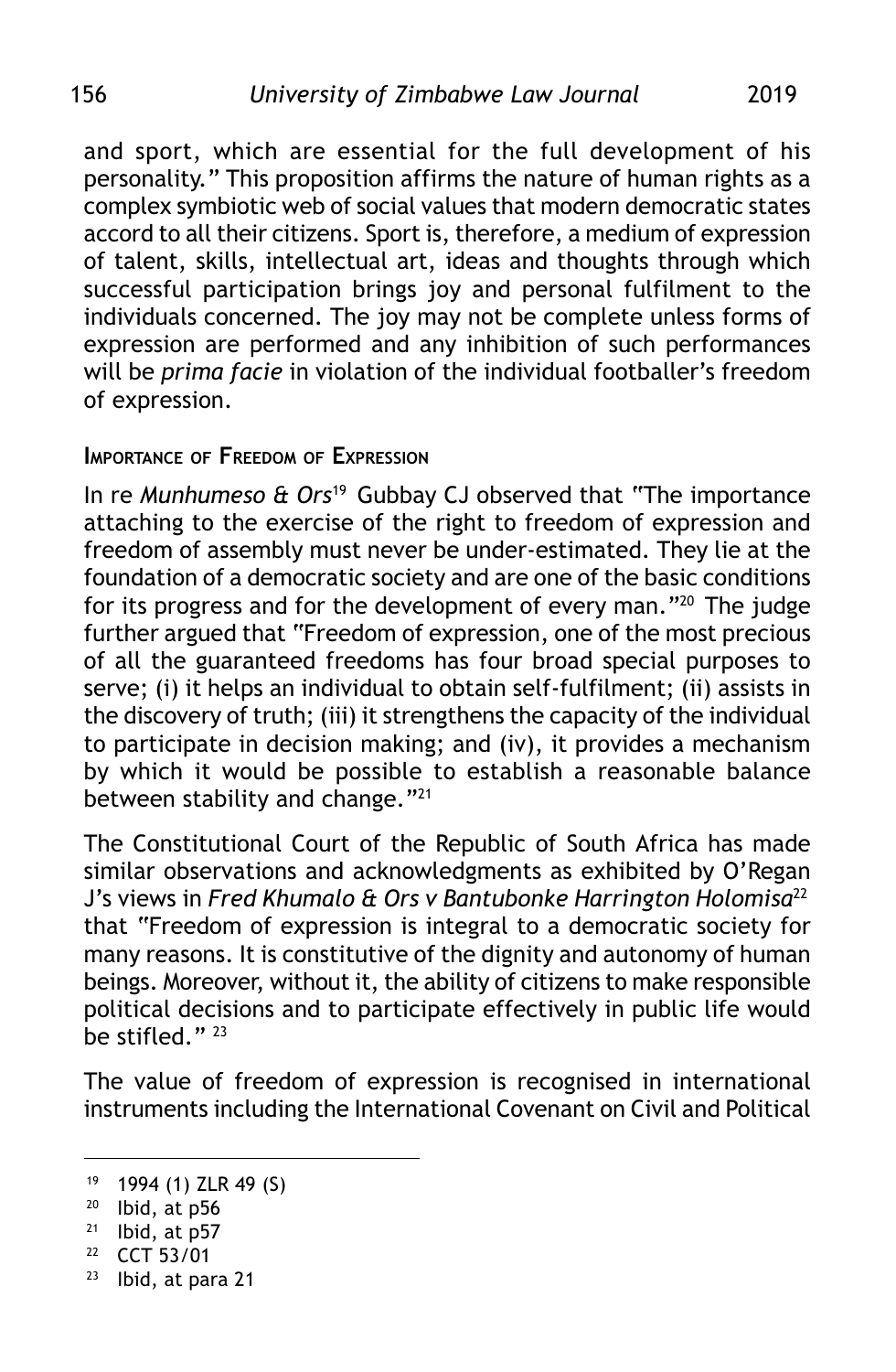Rights (ICCPR) (Article 19 (2)), the European Convention on Human Rights (ECHR) (Article 10 (1)), the American Convention on Human Rights (ACHR) (Article 13), and the African Charter on Human and People's Rights (ACHPR).

# **IS FREEDOM OF EXPRESSION AN ABSOLUTE RIGHT?**

It has been observed in *Khumalo and Others v Bantubonke Harrington Holomisa* (Supra) that "… although freedom of expression is fundamental to our democratic society, it is not a paramount value. It must be construed in the context of the other values enshrined in our Constitution."24 A court seized with the duty to construe the scope and application of a fundamental right as against the rights of others must play a balancing act that ensures the right equipoise between recognition and enforcement of the right and the respect of the rights of other citizens.

In the exercise of one's freedom of expression regard must be had to constitutional limitations. However, it must be noted that "Rights and freedoms are not to be diluted or diminished unless necessity and intractability of language dictate otherwise."25 The test will not be complete unless a court answers the question whether it is reasonably justifiable in a democratic state to curtail a particular constitutional freedom as required by s86 (1) of the Constitution of Zimbabwe.

# **'I BELONG TO JESUS' CELEBRATION**

The question which this paper attempts to answer in addition is how expressions such as 'I belong to Jesus' can be protected in international sports administered by International Sports Federations such as FIFA. Thomas Scanlon argues that "In order for any act to be classified as an act of expression it is sufficient that it be linked with some proposition or attitude which it is intended to convey".'26 Therefore, the exhibition of an undershirt or garment with the inscription *'I belong to Jesus'* is a religious expression acknowledging of the power of Jesus Christ which the athletes concerned probably link to their sporting success and it stands as a proposition which the footballers concerned intend to convey. Consequent upon this and on the basis of Thomas

<sup>24</sup> *Khumalo & Ors* (Supra) at para 21

<sup>25</sup> Thomas Scanlon 'Theory of Freedom of Expression' *Philosophy and Public Affairs* Vol 1 Number 2, (Winter 1972), p 206

<sup>26</sup> Ibid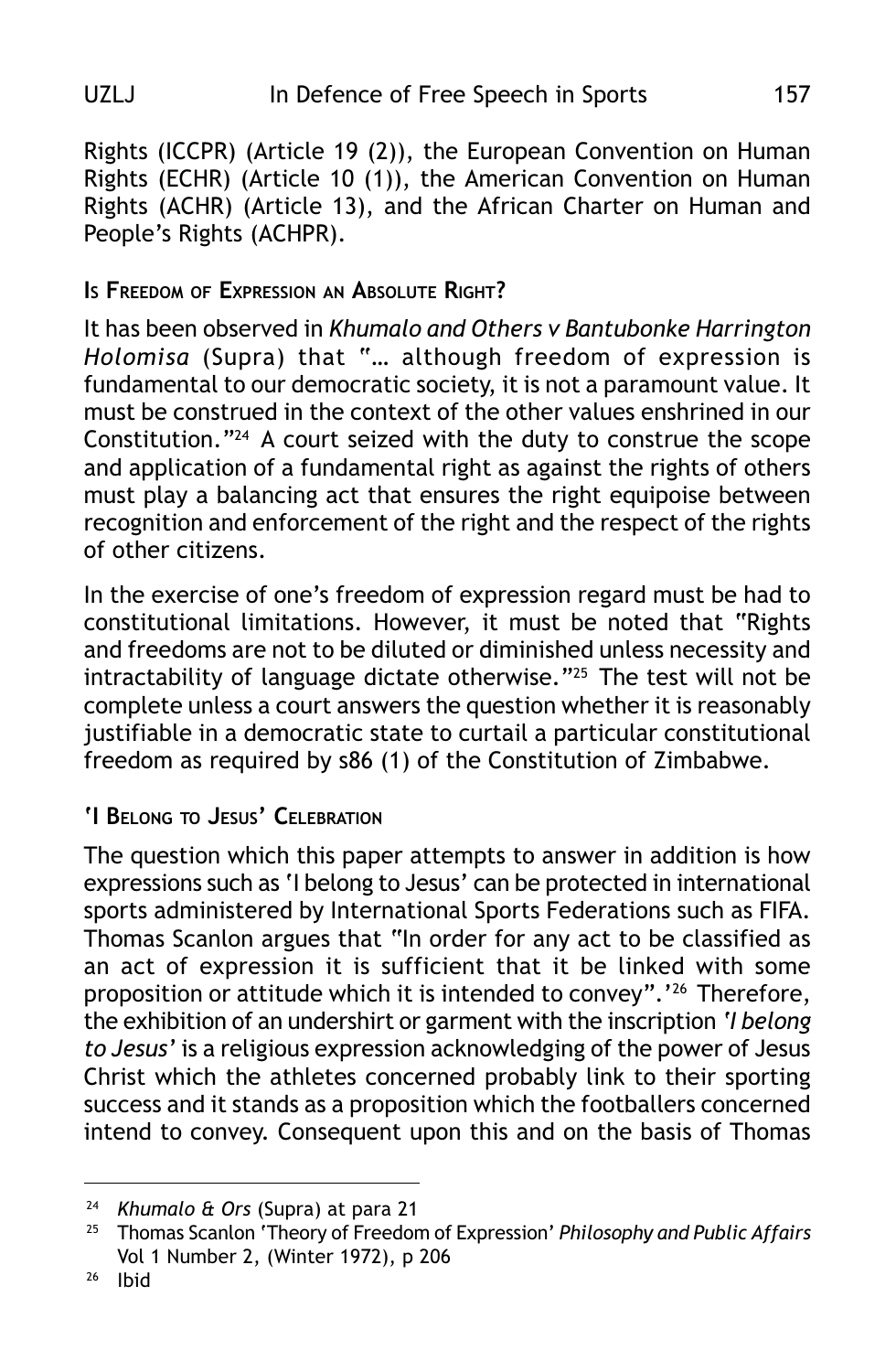Scanlon's reasoning, $27$  this expression should be protected speech because of the intrinsic religious value it carries for some of the professional footballers.

### **RATIONALE FOR CENSORING EXPRESSION IN SPORT**

Ray Tarnowski<sup>28</sup> argues that censorship in sport is employed because professional leagues are run like businesses and, as such, authorities running a particular professional sport such as football have particular concern for the image they portray to the public. Therefore, they would not want to alienate public support for a particular sport<sup>29</sup> which they administer. He further contends that "no sports league could prosper if its product  $-$  the athletes and coaches  $-$  offend the public."30 In sports such as NBA basketball, financial penalties are imposed for breaking censorship rules even where a particular player self-criticizes or is critical of match officials. In football, a player is shown either a yellow card for minor offences or a red card for repeated or serious offences. John O. Spengler *et al*,<sup>31</sup> argue that "Constitutional law usually is not applicable to professional sports for two major reasons. One, athletes in professional sports are parties to a collective bargaining agreement. When a player union agrees to a collective bargaining agreement, certain individual rights are relinquished, including freedom of expression. Secondly, professional Sports Leagues are not state actors but private entities."32 Aleck Van Vaerenburg points out two issues that make it difficult for human rights to be taken as part of the Sports Administration, namely, contractual and lack of government involvement in the administration of sport. It must be noted that the second reason proffered by Spengler *et al* relates to the application of the United States of America's Constitution which is to the effect that "The majority of the rights and protections afforded by the US Constitution and its amendments only apply to governmental or state action."33

 $27$  Ibid<br> $28$  Ray

Ray Tarnowiski 'Shut Up and play: Censorship in major professional sports' April 24, 2003, http://wwww.unc.edu/-tarnowsk/shut.pdf Accessed on 16 July 2010.

 $29$  Ibid, page 2<br> $20$  Ibid page 2

Ibid, page 2

<sup>&</sup>lt;sup>31</sup> John O Spengler, Paul Anderson, Daniel P Cannaughton and Thomas A Baker, *Introduction to Sports Law*, p162

<sup>&</sup>lt;sup>32</sup> John O Spengler, Paul Anderson, Daniel P. Cannaughton and Thomas A Baker *Introduction to Sports Law* p 162

 $33$  Ibid p 163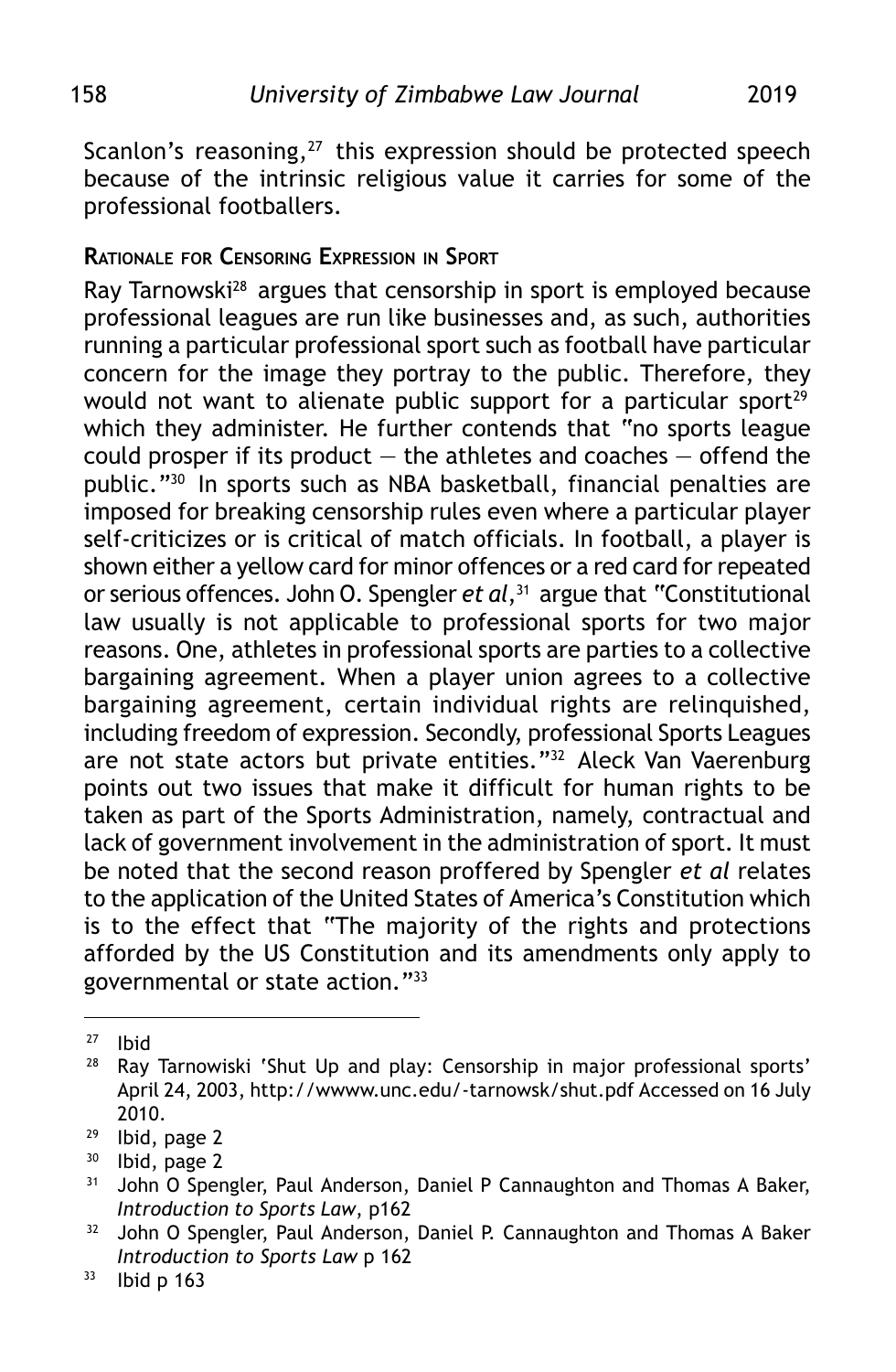The South African position differs as argued by Jonathan Burchell that "The Constitutional Court …has underscored the application of the Bill of Rights (Chapter 2 of the Constitution) to relationships between private individuals, as well as between State and the individual."34 The Zimbabwean position is similar to that of South Africa by virtue of the provisions of s 45 (1) and (2) of the Constitution of Zimbabwe which stipulate the scope of application of the Bill of Rights. *Prima facie*, an individual sportsman whose constitutional rights may have been violated by a sports federation (which can be a private body) can, on the basis of the violated right, seek vindication of his or her rights.

## **ARBITRATION CLAUSES AND WAIVER OF CONSTITUTIONAL RIGHTS**

FIFA's constitution provides for dispute resolution mechanism through arbitration and its constitution which requires the inclusion of arbitration clauses as a form of dispute resolution mechanism in the constitutions of the national football associations/federations down to the professional football clubs' statutes of governance for as long as they are affiliated to the national association which is a member of FIFA. Consequent upon this, it is the individual footballer who suffers in the event of any violation of his or her constitutional freedoms due to the restrictions that have to be included in club contracts preventing individual footballers from suing FIFA or their national association in domestic courts. The complexity of this issue is that football tournaments are organized either by the national association or the international federation and, as such, professional footballers are made to contract themselves out of their constitutional rights whenever they take part in their sport.

Louis M Benedict argues that *"... the broad truth is that within the international system States are much less important…"*35 mainly because they compete against each other on platforms established by private international bodies such as FIFA and the International Amateur Athletics Federation (IAAF). He further contends that *"… these major international bodies operate at a level of coherent global*

<sup>&</sup>lt;sup>34</sup> Jonathan Burchell 'The legal protection of privacy in South Africa: A transplantable hybrid' *Electronic Journal of Comparative Law* Vol. 13.1 (March 2009) http://www.ejcl.org Accessed on 6 August 2010, p 4

<sup>&</sup>lt;sup>35</sup> Louis M Benedict 'The global politics of sports: The role of global institutions in sports' p 1-2.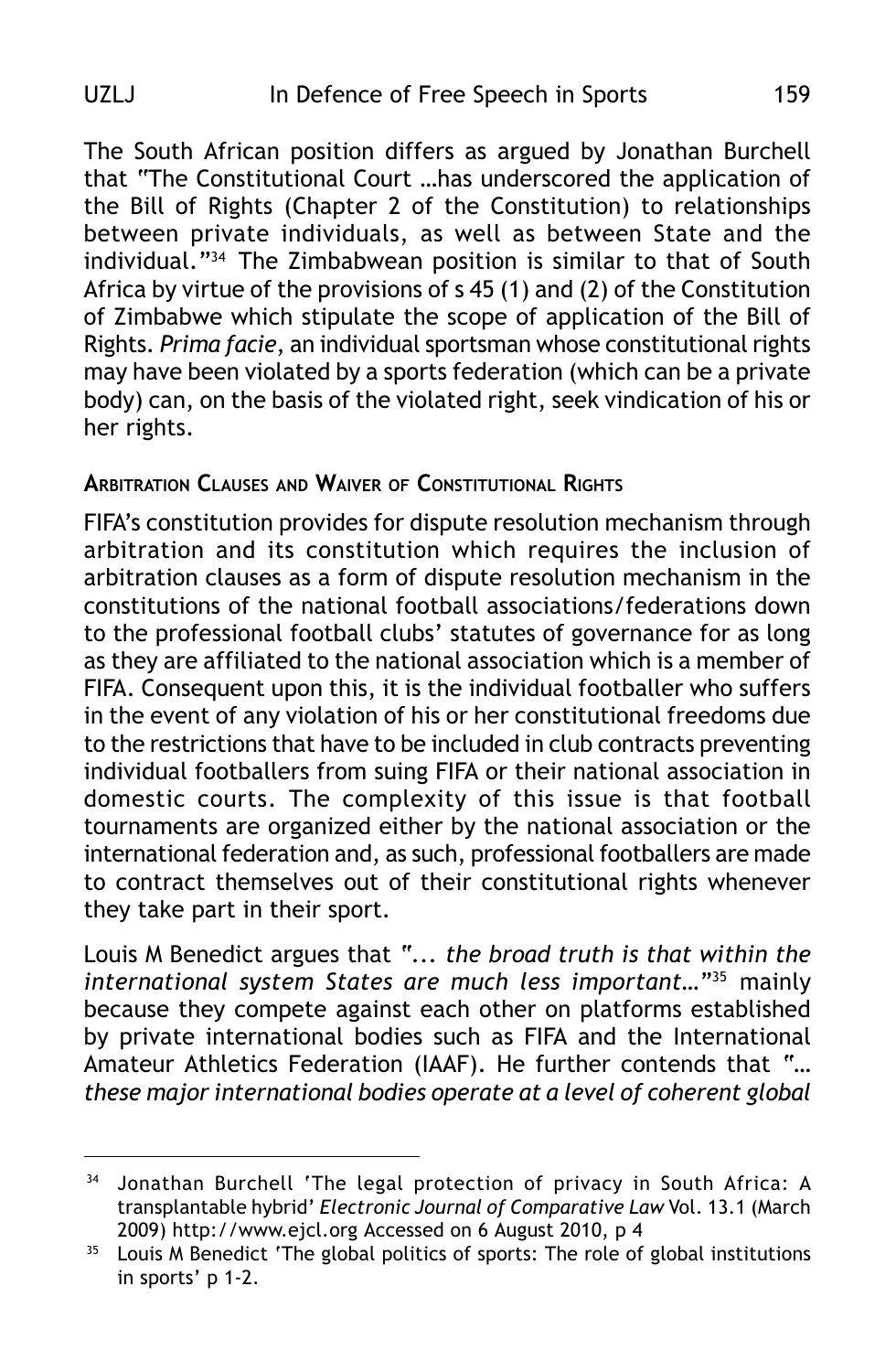*power unknown to the aspirants in the field such as… human rights."*<sup>36</sup> The resultant effect is the emergence of States that are weaker in their ability to protect the civil rights of their citizens against such international sports bodies as FIFA and the IAAF. Attempts by some countries like Nigeria and Greece to interfere with the authority of some of these global sports administrations like FIFA have been vigorously resisted and taken as political interference in sport $37$ . In respect of actions by Nigeria and Greece respectively, FIFA threatened to ban Nigerian football teams from all international tournaments that are organized by FIFA and suspended the Greek Football Association's FIFA membership. As FIFA is an internationally recognized global football administration body and there is political leverage to be gained from participating in FIFA organized football events, particularly because of their popularity with the majority of the electorate, the threats of FIFA sanctions weakens a State's ability to protect the civil liberties of its citizens. The popularity of the World Cup may be epitomized by an estimated audience of 700 million people who watched the FIFA World Cup Final in Johannesburg, South Africa in July 2010.38

Consequently, if the State is weak and athletes are also weak, the latter become commercial objects with little or no basic freedoms sacrificed on the altar of commercialisation of sports. These athletes are huge assets on their clubs' balance sheets, not free to disengage themselves from their contracts and gagged from speaking to the media without authorisation for fear of antagonizing their sponsors or risking huge financial losses in penalties or loss of personal sponsorships. Athletes are required to conduct themselves in ways that do not alienate their leagues from their sponsors. Ethan Yale Bordman notes that "... in an effort to curb player comments about the game several years ago Cincinnati Bengals added an addendum to all contracts, allowing the team to terminate performance bonuses for players who criticise team mates, team managers, or game

 $36$  Ibid.<br> $37$   $^{1}$ Mor

<sup>&#</sup>x27;World Cup 2010: FIFA threatens Nigeria with ban over team's suspension' www.telegraph.co.uk Accessed 4 October 2010

<sup>38</sup> Graham Dunbar *Associated Press*, 'FIFA expects 700 million to watch World Cup Final' 11 July 2010, http://www.thejakartapost.com/news/2010/07/11/ fifa-expects-700-million-watch-world-cup-final.html. Accessed on 5 October 2010.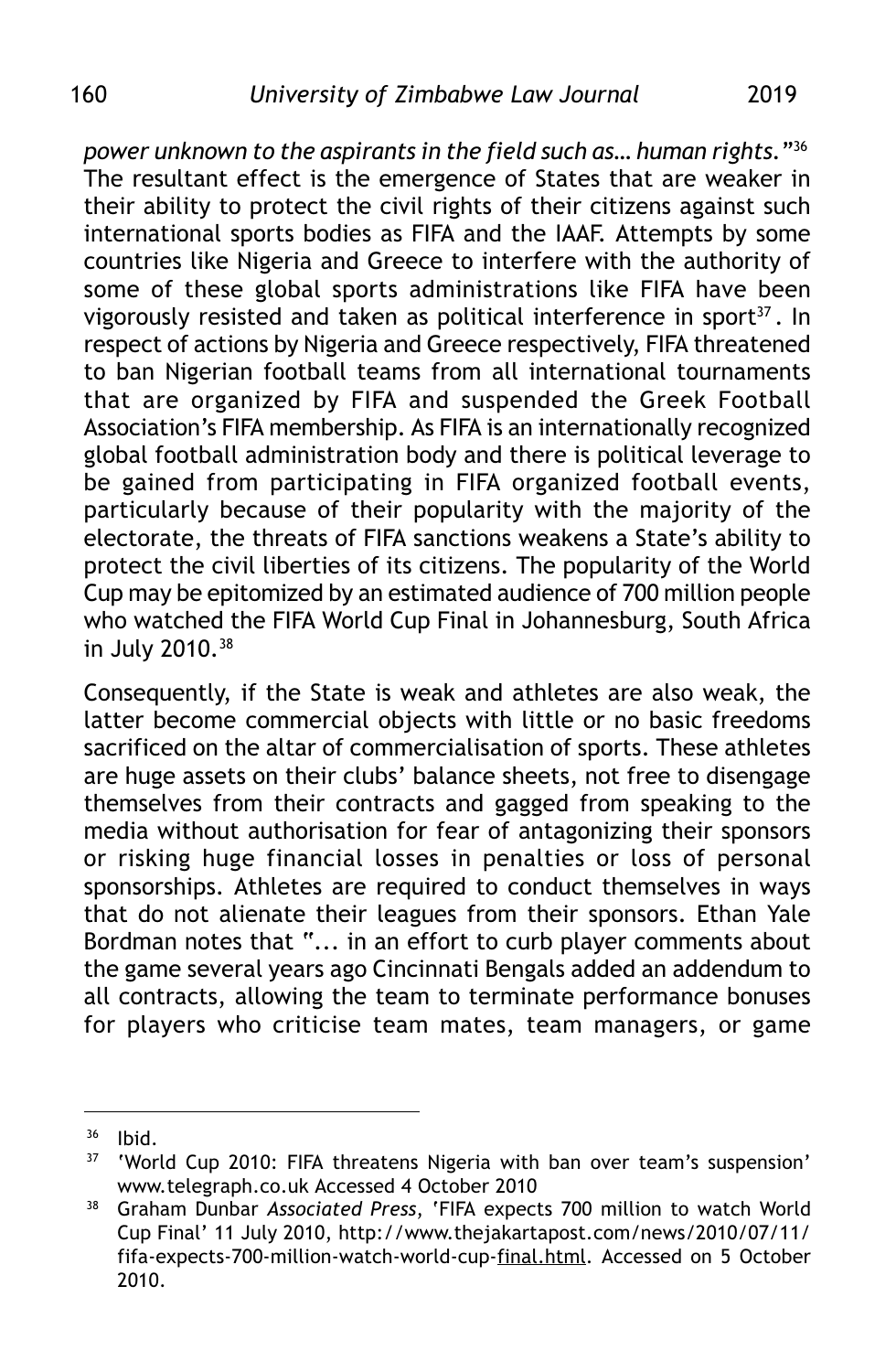officials."39 Sports leagues are run as businesses and, to prevent any possibilities of financial losses by way of sponsorship withdrawals, national leagues and global sports administrations are always quick to impose sanctions against 'delinquent' sportsmen.<sup>40</sup> Ray Tarnowski argues that "playing a professional sports is a privilege and to enjoy this privilege you must follow the rules but how does one reconcile this with the internationally recognized right to take part in sports if it is a privilege."41 It appears that the assertion that playing professional sports is a privilege is the basis upon which basic human rights are trammelled. This weakens a player's ability to speak out and stand against any violations of basic human rights in the management of sport because of the fear of losing very lucrative professional contracts. The downside of this assertion is that it pays little attention to the athletes' natural talents and abilities which in many cases attract sponsorships for the sports by creating platforms for commercial advertising due to the large audience, particularly for football, which is targeted by commercial sponsors. There is therefore an imbalance of value between the natural talents that attract lucrative sports sponsorships and the commercial rights on one part and the inherent basic rights of the athletes on the other.

Global sports administrations are sponsored by international businesses that are keen to preserve the sanctity of their global images by dropping certain leagues or individual sports personalities who may have conducted themselves in ways perceived to be offensive to some sections of the global community. For instance, the news of Tiger Woods' infidelity led to withdrawal of his personal sponsorships by a number of commercial enterprises such as  $AT\&T^{42}$  and Accenture. Stephanie Rice, an Australian swimmer. lost her Jaguar sponsorship for tweeting anti-gay sentiments<sup>43</sup>. Therefore, the most prudent way of protecting the commercial interests of global sports administrative

<sup>39</sup> Ethan Yale Bordman 'Freedom of speech and expression in sports' *Michigan Bar Journal* September 2007, p 37

<sup>40</sup> Note 9 (above) p 3

<sup>41</sup> Ibid

<sup>42</sup> 'AT&T drops sponsorship deal with Tiger Woods' http://www.abs-cbnnews.com/ business/01/01/10/att-drops-sponsorship-deal-tiger-woods Accessed on 10 October 2010

<sup>43</sup> 'Gay slur costs Stephanie Rice Jaguar sponsorship deal' September 07, 2010 12:00AM http://www.heraldsun.com.au/entertainment/confidential/gay-slurcosts-stephanie-rice-jaguar- sponsorship-deal/story-e6frf96x-1225914998070 Accessed on 6 October 2010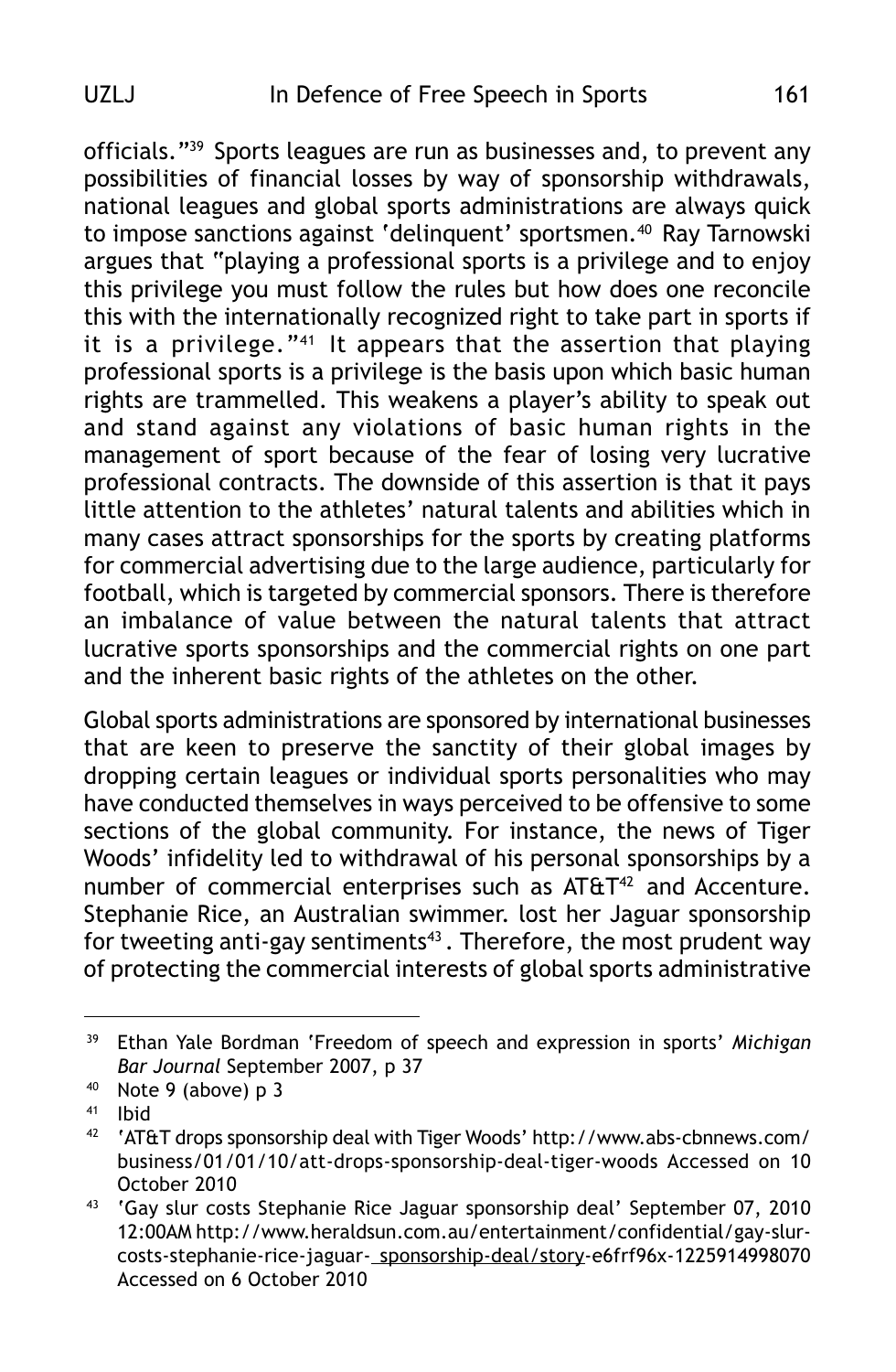bodies is by punishing what is perceived to be dishonorable conduct or speech with potential to alienate sponsors from the sport, regardless of the individuals' constitutional rights.

It does not matter whether or not the speech/expression is offensive, for as long as it is perceived to be potentially harmful to the pecuniary interests of the global sports administration such speech will be banned. In fact, as noted above, FIFA exercises pre-publication censorship regardless of the nature of the content intended to be published thus, from simple birthday dedications to strong religious and political views, all have no place on soccer platforms convened by FIFA and its affiliates. The fact is that undergarment free speech lags subserviently to commercial interests.

## Andre J Lang argues that

…the problem with the emergence of various global administrative bodies is that their rules, procedures and internal organizations generally do not correspond with the procedural and substantive standards that have been developed for the exercise of power within the liberal -democratic nation states.<sup>44</sup>

There is lack of accountability on the part of global sports administrations as

[t]he global administrative space is characterized by lack of accountability towards individuals. In particular the rules and decisions adopted by GABs often do not observe the standards of fundamental rights protection that is required within the nation state.45

Therefore, there is a serious conflict between the interests of democratic States to protect the fundamental rights of their citizens and the commercial interests of global sports administrations that compromise the basic freedoms of footballers and other athletes.

The challenges are, therefore, how to hold the global sports administrations accountable for violation of free speech rights of sports people and how to create the right equipoise between protection of commercial interests and the right to free speech of professional players. The scales are currently tilted in favour of commercial

<sup>44</sup> Andre J Lang 'Global administrative law in domestic courts. Holding global administrative bodies accountable' p 4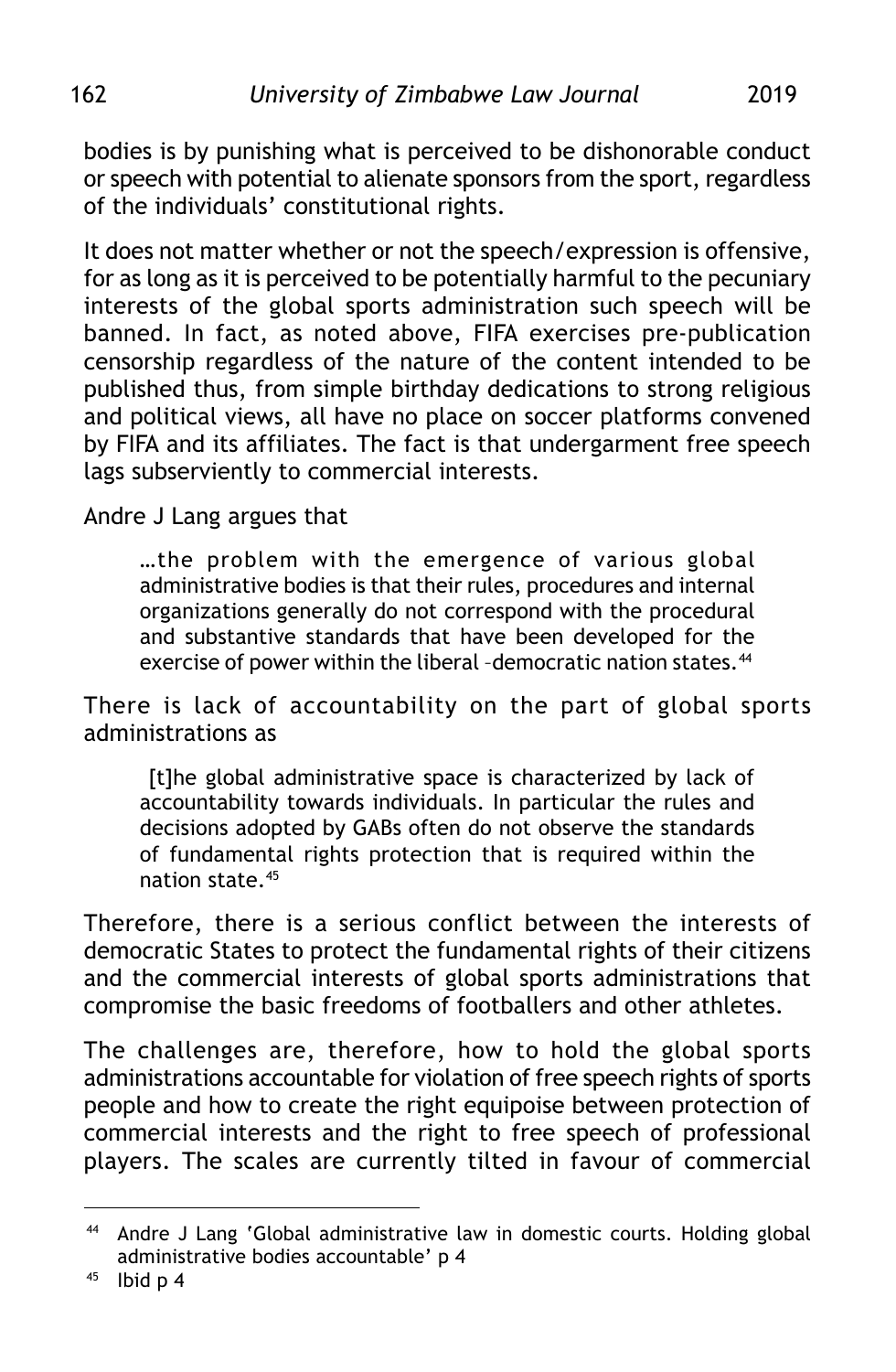interests because of the huge pecuniary interests that global sports administrations have in different sporting disciplines. Most football, athletics and cycling clubs are no longer social clubs but incorporated commercial enterprises. Businesses exist to make money for the investors and anything likely to hinder good returns is regarded as anathema to the business' reason for existence. In this context, where finance is paramount, fundamental rights including free speech become secondary concerns.

## **STATUS OF FIFA**

The status of FIFA makes it difficult if not impossible for the individual rights of football players to be protected or enforced against FIFA because according to Rule 64 (2) of FIFA Statute 2009, *"Recourse to ordinary courts of law is prohibited unless specifically provided for in FIFA regulations."*46 FIFA is a voluntary association of football administrations responsible for organising football in their countries<sup>47</sup>. Membership to FIFA is on a voluntary basis and as such FIFA emphasises independence from political interferences in football thus steering away from accountability to any nation. Member Associations including football players and their agents are barred from suing each other in domestic courts which are mandated to interpret and enforce constitutional rights and freedoms derived from national constitutions.

To ensure that this requirement is implemented, Member Associations are obliged by FIFA Statutes to include

[a] clause in their statutes or regulations stipulating that it is prohibited to take disputes in their Association or disputes affecting Leagues, member leagues, clubs, players, officials and other Association officials to ordinary courts of law…48

These provisions thus incapacitate footballers from seeking to vindicate their rights against violations by FIFA and its affiliates. Ordinarily, individuals vindicate their basic constitutional rights in ordinary courts of law. FIFA and its affiliates or member associations are empowered to *"impose sanctions on any party that fails to respect this requirement and ensure that any appeal against such sanctions shall likewise be strictly submitted to arbitration, and not to ordinary*

<sup>46</sup> Rule 64 (2) FIFA Statutes August 2009

 $47$  Ibid, Rule 10(1)

 $48$  Ibid, Rule 64 (3)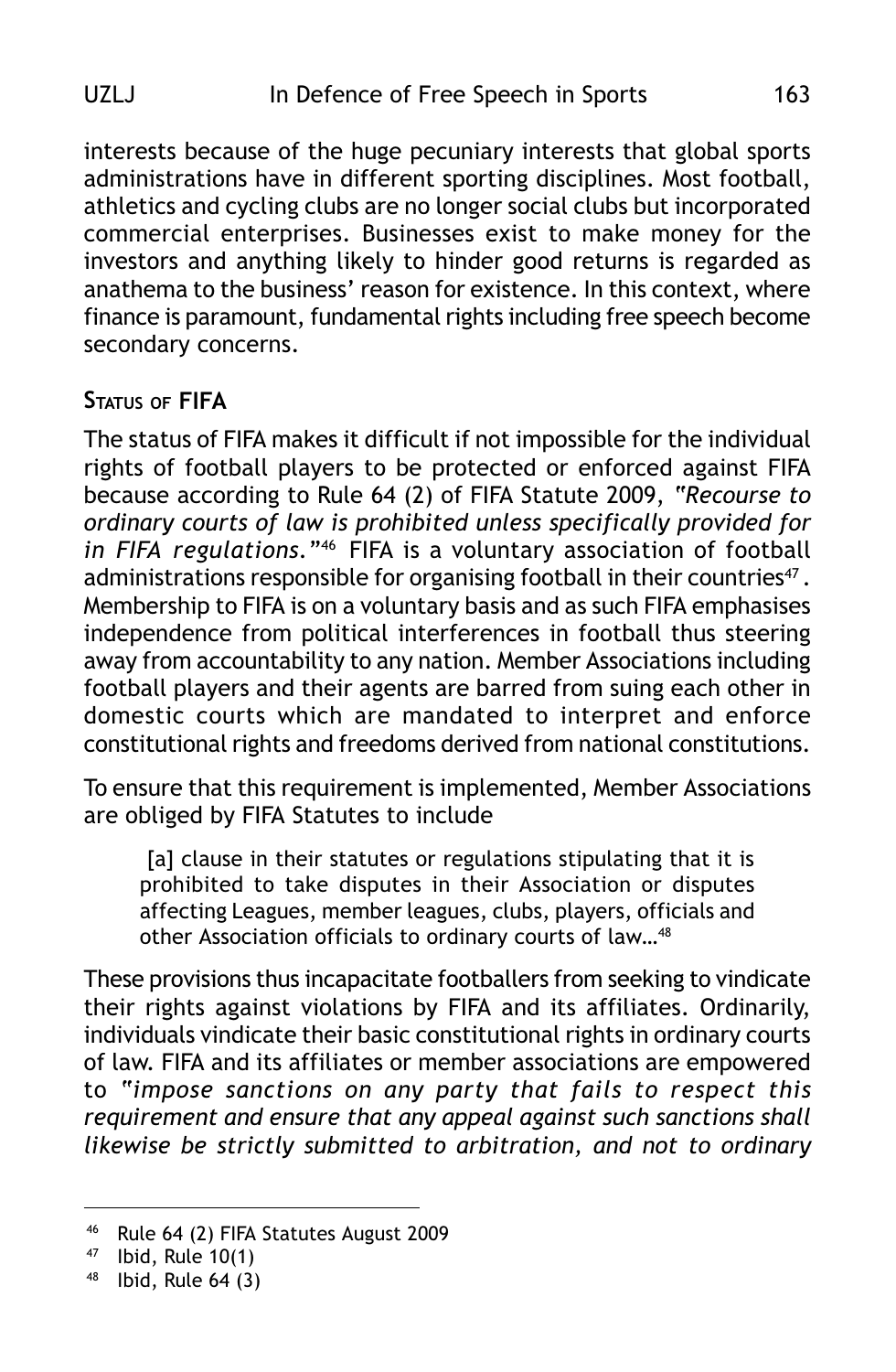*courts of law"*49 When a sportsman elects to be a professional footballer under FIFA or its affiliate members' organised leagues they effectively contract themselves out of some of their basic human rights. The scheme of arbitration provided for in FIFA Rules is intended only to apply in the enforcement of FIFA regulations and football laws.

This places FIFA in the position of being an independent and unaccountable global sports administrative body. The challenge, therefore, is how to hold FIFA and other like sports federations accountable for their actions in accordance with the dictates of some domestic laws of their individual member association. FIFA may be calling for consistency in their decision making process and the rules that bind them but athletes should not be forced to sacrifice their basic constitutional rights in the service of the commercial interests of sports federations.

## **WAY FORWARD**

Andre J Lang argues that *"[i]t should be the role of domestic courts to establish accountability mechanism towards those sports regimes whose internal rationality is focused on cleanliness and economic prosperity of sports."*50 However, the difficulty with Lang's contention is one of enforcement of the decisions of the court because most sports competitions are arranged under the auspices of the global administrative bodies. FIFA has powers under its statutes to ban, expel or suspend any member association which violates its statutes or whose national government interferes with the administration of football in that country. For instance, FIFA suspended the Greek Football Association's membership after the Greek Government refused to pass a law that guaranteed that football matters could only be decided by the Greek Football Association.<sup>51</sup> Thus, whilst a domestic court may vindicate an individual footballer's constitutional rights, that footballer or the national association of the footballer's country may either be banned or expelled from participating in competitions arranged by FIFA. Therefore, Lang's argument may not be sustainable as FIFA statutes render decisions of domestic courts ineffective especially relating to enforcement against a non-resident international body.

<sup>49</sup> Ibid

<sup>50</sup> Andre J Lang (ibid at note 43) p 24

<sup>51</sup> Gabriel Marcotti 'Is football still above the law?' http://www.timesonline.co.uk/ tol/sport/football/article621061.ece Accessed on 11 August 2010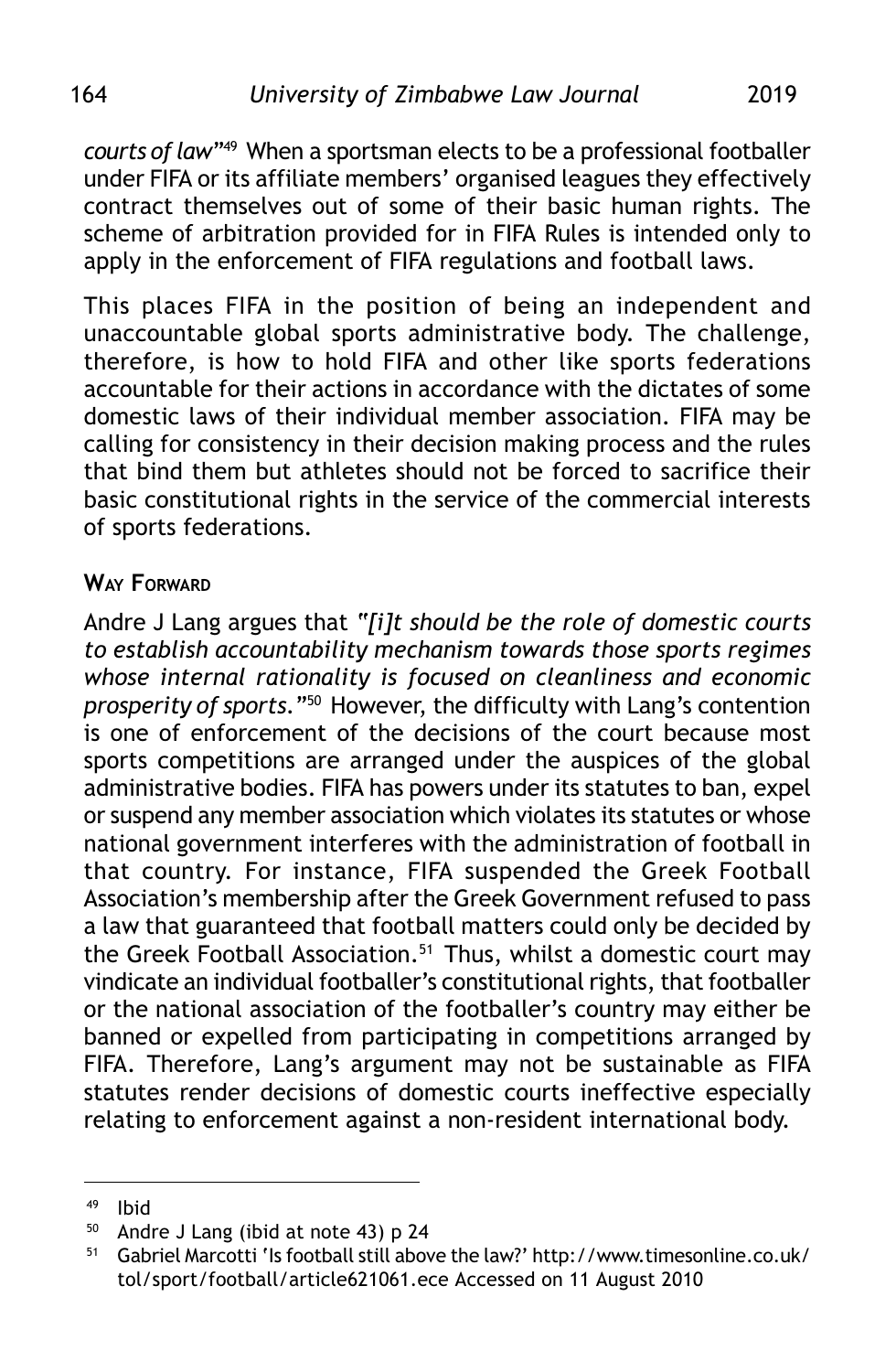Perhaps, the best route is to learn from how the European Union reacted to the FIFA stance on one occasion. The European Commission took a unified stance against FIFA when it sought to introduce a rule that would potentially infringe on the freedom of movement and protection against discrimination within the European Community. In this regard, the European Commission in 200852 rejected a proposal by FIFA relating to the 6 + 5 Rule which entailed that *"…that 6 of the 11 football players on the pitch have to be of the nationality of the country of the football club…"*53 The position of the European Commission was that professional footballers are workers, and therefore the right to free movement and the principle of nondiscrimination applies to them. The 6+5 Rule would constitute a direct discrimination of the grounds of nationality.<sup>54</sup> The European Commission further stated that European Member States were bound by the European Treaty and if any of the member states were to allow the enforcement of this rule in their country then the European Commission would take the Member States to court. This stance caused FIFA to stand down on its proposals. The action by the European Union indicates that if continental bodies such as the African Union are prepared to stand together and defend the basic rights that they have all agreed to protect through the African Charter of human Rights, then FIFA and other related Global Sports Administration bodies will be forced to revise some of their restrictive rules that infringe on basic human rights.

The argument from the European Commission was premised on potential violations of the basic rights to free movement and the right not to be discriminated against. These basic human rights fall into the same category as the right to freedom of expression. As has been argued above, there is no basic human right that assumes greater value than others and as such the right to free speech must be protected in equal manner to the right to free movement or the right against discrimination.

Pre-publication censorship of speech by FIFA should not be permitted. Sanctions should only be imposed on offending footballers if the speech is likely to incite violence, terrorism, war, or hatred among different

<sup>52</sup> Commissioner Vladimir Spidal 'The Commission shows red card to the 6+5 rule proposed by FIFA' 28 May 2008, http://ec.europa.eu/social/ main.jsp?langid=en&catid Accessed on 11 August 2010

<sup>53</sup> Ibid

<sup>54</sup> Ibid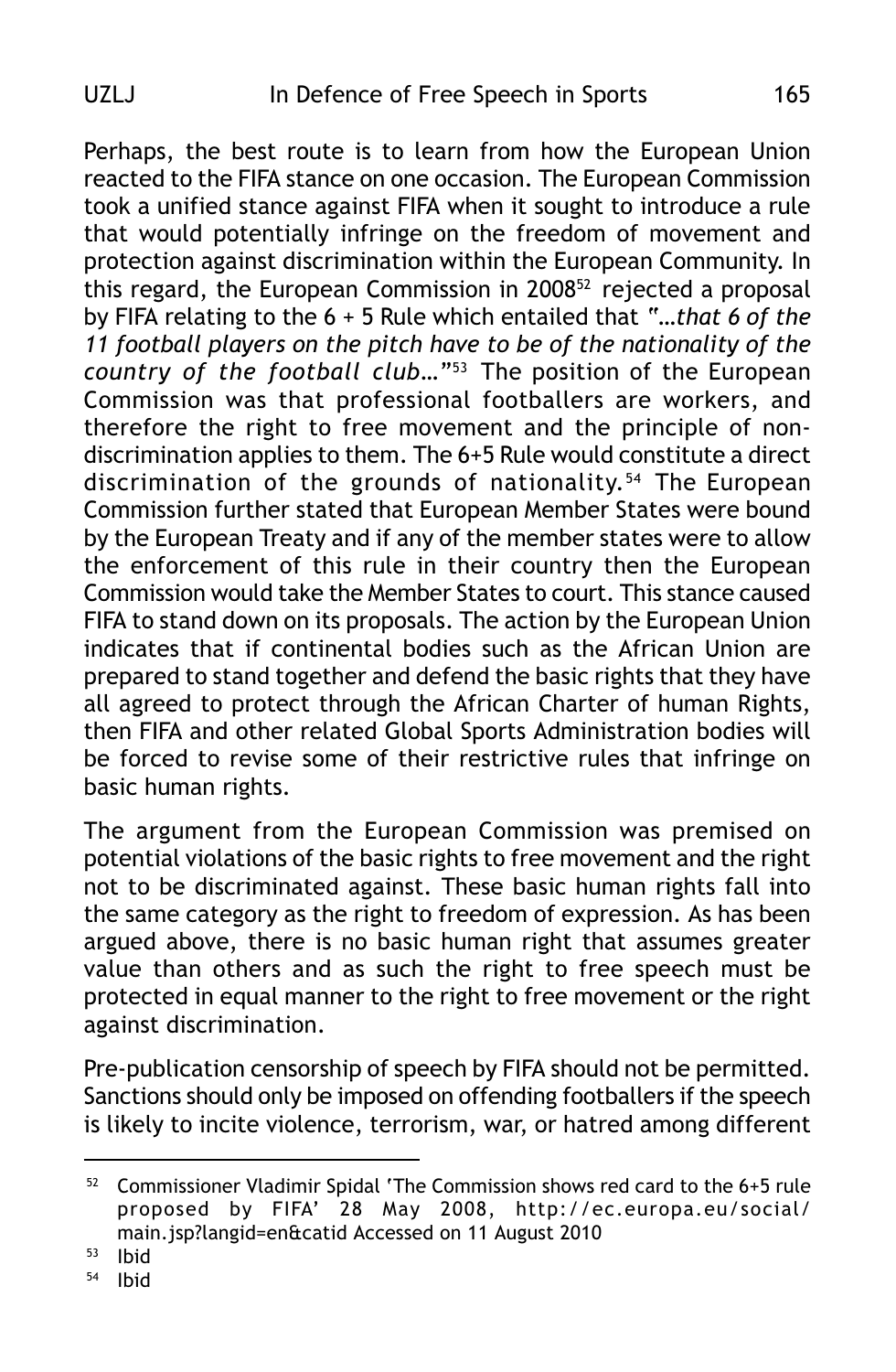people or groups of people in a particular country or region or if it promotes discrimination among different people on the basis of religion, colour, creed and such other associated factors *post facto*.

Ordinarily, international bodies intervene in countries where there are human rights violations on the premise that international peace and order are sustained better in an international system that consists of countries respectful of human rights. This proposition should, therefore, form the basis of continental intervention to defend the basic human rights of sport personalities. Only in circumstances where an athlete makes speech or other forms of expressions such as those prohibited should they be sanctioned by either FIFA or the National Association or the organizers of a competition that is run under the auspices of global administrative body. Whilst Global Sports Administrations have no national identity, they have significant influence in countries where they operate especially through their affiliate member bodies such as ZIFA or the appropriate body dealing with human rights violations complaints in a particular country such as the Zimbabwe Human Rights Commission.

The vigor with which international communities such as the EU and the UN speak out against human rights violations should be with the same strength demonstrated to engage FIFA and other related International Sports Federations to ensure their respect for fundamental human rights. Sponsorship withdrawals must not be used to muzzle sports personalities. If, as argued by David Kinley and Sarah Joseph, multi-national corporations such a Nike, Adidas and Coca Cola can sometimes be economically stronger than the State in which they are operating  $-$  particularly in developing countries  $-$  then mechanisms must be in place to ensure that both legal and quasi legal duties are imposed on them to ensure that they will always act in ways that seek to protect human rights<sup>55</sup> and not to indirectly promote violations of basic human rights by threatening sports sponsorship withdrawals.

Some US courts have held that they have jurisdiction over particular international sports administrative bodies as in the matter of *Harry L. Reynolds, Jr v International Amateur Athletic Federation & Ors*<sup>56</sup>

<sup>55</sup> David Kinley and Sarah Joseph 'Multinational Corporations and Human Rights' *Alternative Law Journal* Vol (27) No.1, February 2002 at p 9

<sup>56</sup> 841 F. Supp.1444 (1992)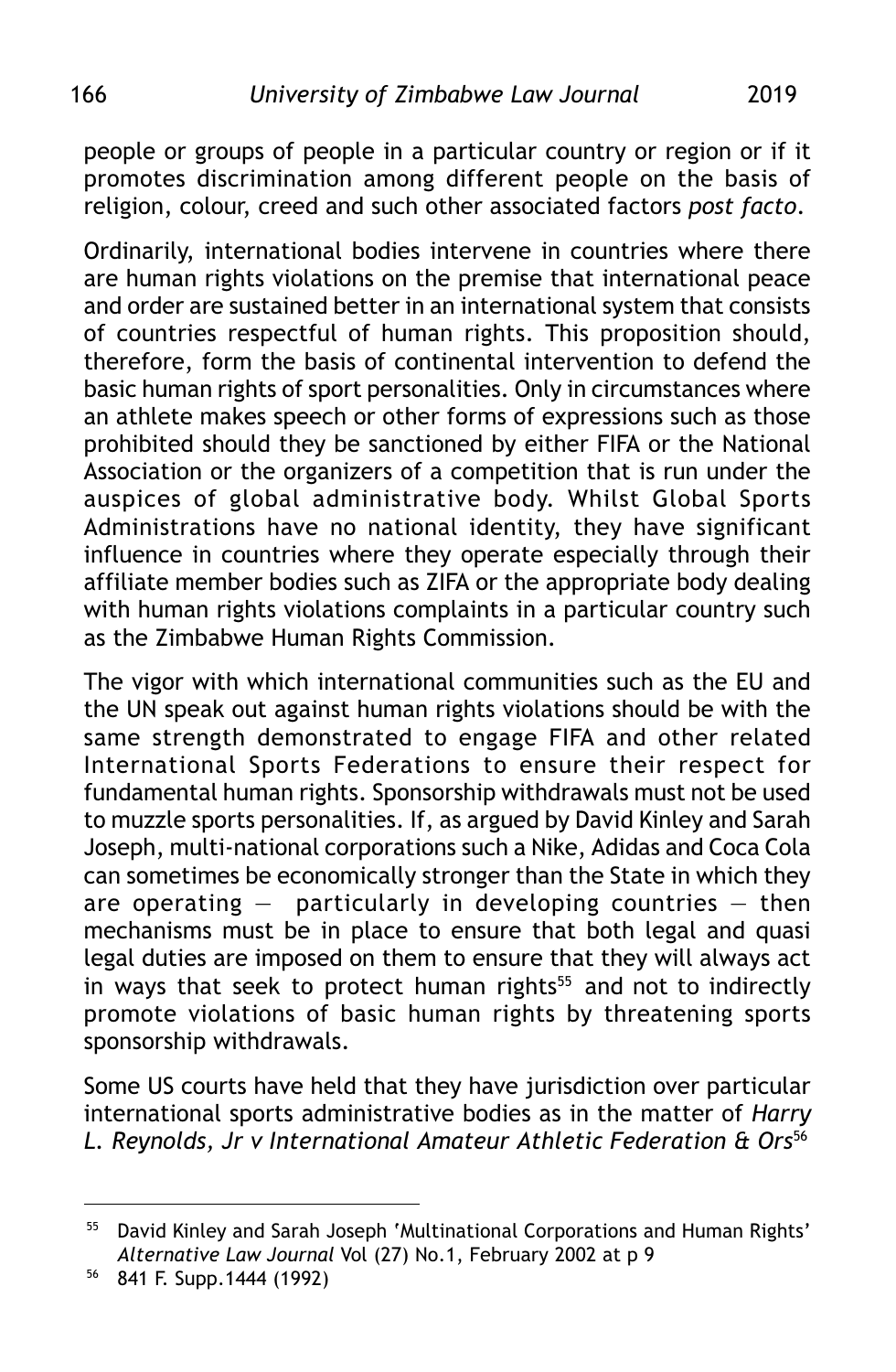## UZLJ In Defence of Free Speech in Sports 167

where the issue before the court was whether or not the US court concerned could exercise personal jurisdiction over the IAAF. Using the Ohio long arm statute in the Ohio Revised Code which sets out the ground upon which a non-resident defendant may be sued in the Ohio courts<sup>57</sup> the court found that it could exercise personal jurisdiction over the IAAF. The court noted that in *Flight Devices*, 466f.2d at224- 25 that the Ohio long arm statute was construed to extend the jurisdiction of Ohio courts to the constitutional limits.

Individual countries may need to formulate similar legislation in order to have jurisdiction over bodies such as FIFA in order to enforce judgments in areas where it has both direct and indirect activities.

### **CONCEPT OF PROPORTIONALITY**

Whatever the methods employed to force FIFA and other global sports administrations to respect basic freedoms, the guiding factor in ensuring the proper interpretation and application of the scope of the basic freedom of expression should always be the concept of proportionality. This principle entails that the decisions of officials should be judged not just against the criteria of legality and rationality, but against a benchmark which maintains that limitations on the fundamental rights must be necessary to meet a legitimate end in a democratic society, and must not infringe a basic right to a greater extent than is required to achieve that end.<sup>58</sup>

The issue here is whether impugning of the fundamental rights such as the right to freedom of expression in sports is necessary to achieve a legitimate end? If so, what is the legitimate end? FIFA Statutes do not seem to set out the mischief aimed at by banning such forms of expressions and religious practices but one would assume that it may be to ensure orderliness in the administration of football. If that is the argument, then how does FIFA justify acceptance of certain forms of expression and discriminate against others when their objectives are similar. For instance, the dreadlocks associated with Rastafarianism are accepted whereas taking off a shirt to show religious expressions is prohibited. Some football teams gather together to do their war cries before the start of matches, yet praying together as the Brazilians national football team did after winning the Confederations cup was

<sup>57</sup> Ibid, p 1449-50

<sup>58</sup> 'Note on the legal doctrine of proportionality' *Children's Rights Alliance* February 2007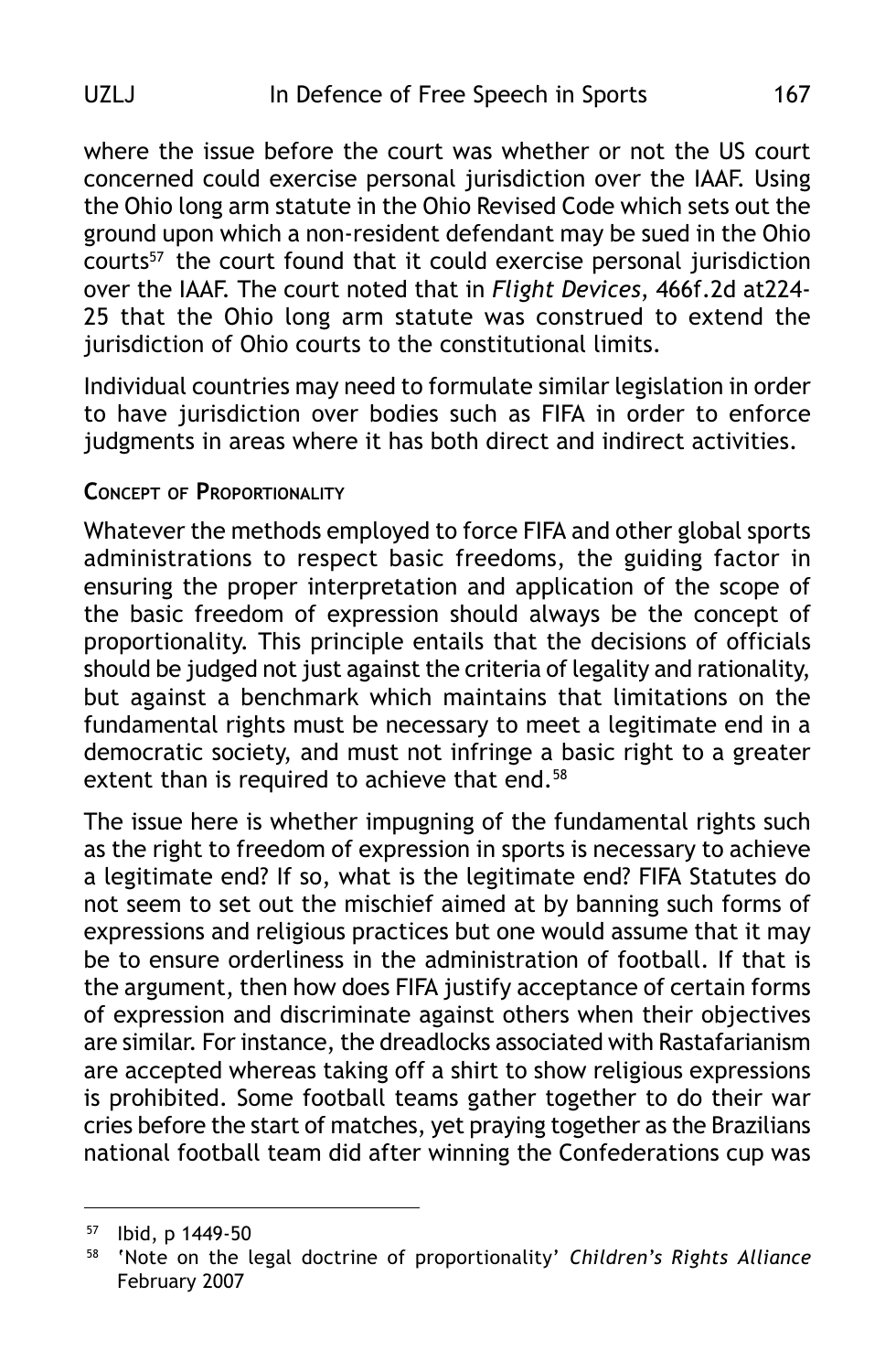prohibited<sup>59</sup> as was the wearing of T-shirts with religious or political messages 60 . FIFA does not seem to have a problem with footballers of catholic faith who are allowed to perform the crucifixion as a sign of celebrating their victories but the Iranian women were banned from playing football wearing the hijab<sup>61</sup> until they forcefully pleaded with FIFA for this permission.

In English law, the test for proportionality was set out in *de Freitas v Permanent Secretary of Ministry of Agriculture, Fisheries, Lands and Housing* in which the Privy Council set out a three pronged test to the following effect; whether:

The legislative objective is sufficiently important to justify limiting a fundamental right;

The measures designed to meet the legislative objective are rationally connected to it;

And the means to impair the right or freedom are no more than is necessary to accomplish the objective. $62$ 

The first issue is whether the objective of FIFA in restricting undergarment messages is sufficiently important to justify the limitation of freedom of speech. There is no evidence available on record to show that a player or players were hurt or harmed for expressing their religious or political opinions. The majority of football violence emanates from hooliganism perpetrated mostly by drunken football fans. The determination of appropriate thresholds or proportions of speech would therefore guide FIFA and any other country as to what is permissible speech in a particular society and avoid sanctioning footballers and other athletes for expressing speech that may not have any effect on sporting interests or commercial interest.

The proportionality principle is part of the European Court jurisprudence and in *David Meca-Medina and Igor Majcen v Commission of the European Communities*63 sport was deemed to be subject to

<sup>59</sup> Note 2 above

<sup>&</sup>lt;sup>60</sup> Salvatore Landolina, 'World Cup 2010: FIFA ban Brazil players from displaying religious t-shirts' June 12, 2010, http://www.goal.com/enus/news/3296/brazil/ 2010/06/12/1972668/world-cup-2010-fifa-ban-brazil-players-from-displayingreligious- Accessed on 22 October 2010

<sup>&</sup>lt;sup>61</sup> Note 7 above

<sup>62</sup> [1999] 1 AC 69 at p80 also referred to in *Regina v Secretary for the Home Department* ex parte. Daly at para 25 per Lord Steyn

<sup>63</sup> C-519/04P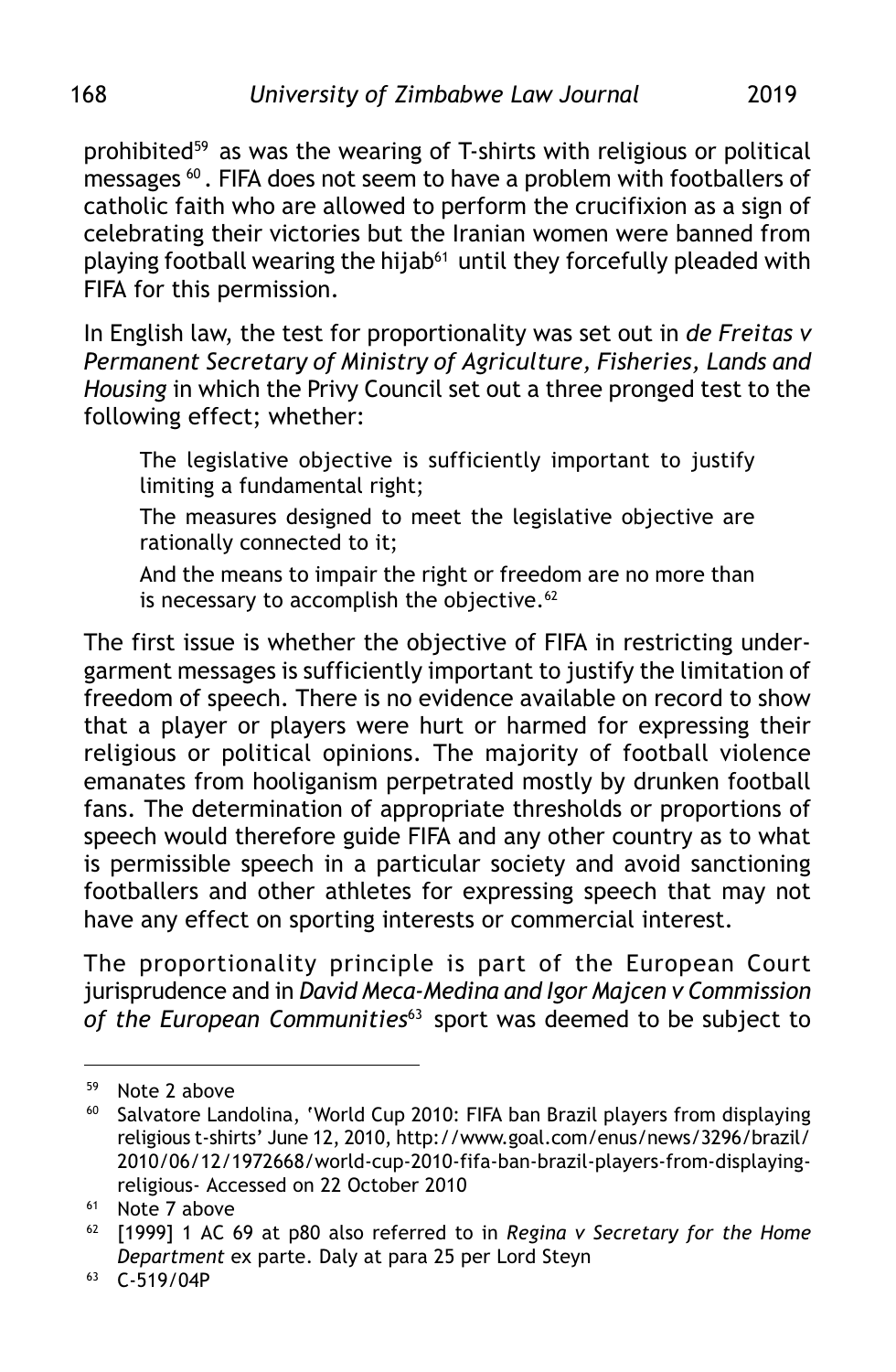community law in so far as it constitutes an economic activity and the judgement goes on to state that the courts will not intervene to interfere with rules that concern purely sporting interests.<sup>64</sup> The task would be to come up with an appropriate equipoise that will ensure a balance between the protection of the interests of FIFA or any other international sports administrative body and the individual fundamental rights of the athletes as protected under the domestic laws of the country of domicile of the club or the athlete.

Alec Van Vaerenburg identifies two key issues that restrain domestic courts from intervening in sports disputes even where human rights issues have been violated. Regrettably most of the instances arise from doping cases. He noted that "... the sports regime only establishes a contractual relationship or at best regulates private matters between individuals"<sup>65</sup> and does not normally involve the State. The court decision reached in *Gundel v I EF* was that "a penalty prescribed by doping regulations is one of the forms of penalty fixed by contract and therefore based on party autonomy".

The reasoning was that parties to a contract are assumed by law to have equal bargaining power and as such are autonomous. This assumption may not be correct because the nature and structure of FIFA does not establish a platform for negotiation on its rules by individual football professional. The bargaining power of the individual players is weak as correctly noted by Van Vaerenburgh that

[a]thletes are forced to subscribe to the statutes of a private body if they want to compete. Those accession agreements lack the even handedness and arm's length bargaining of ordinary contracts.

Professional football players cannot negotiate directly with FIFA regarding any football rules. Members of FIFA are football federations/ association that administer football in different countries. In the domestic scenario it may either be a professional league that will be affiliated to the national administrator or the football club that will be affiliated to the national association. FIFA rules and regulations are implemented and enforced by the national association. Again, the football players come at the tail end and have no right of audience

 $64$  Ibid. Press Release dated 18 July 2006<br> $65$  Alec Van Vaerenburg 'Regulatory Featu

<sup>65</sup> Alec Van Vaerenburg 'Regulatory Features and Administrative Law Dimensions of the Olympic Movement's Anti-doping Regime' *Global Administrative Law Series*, IILJ Working Paper 2005/11 p 13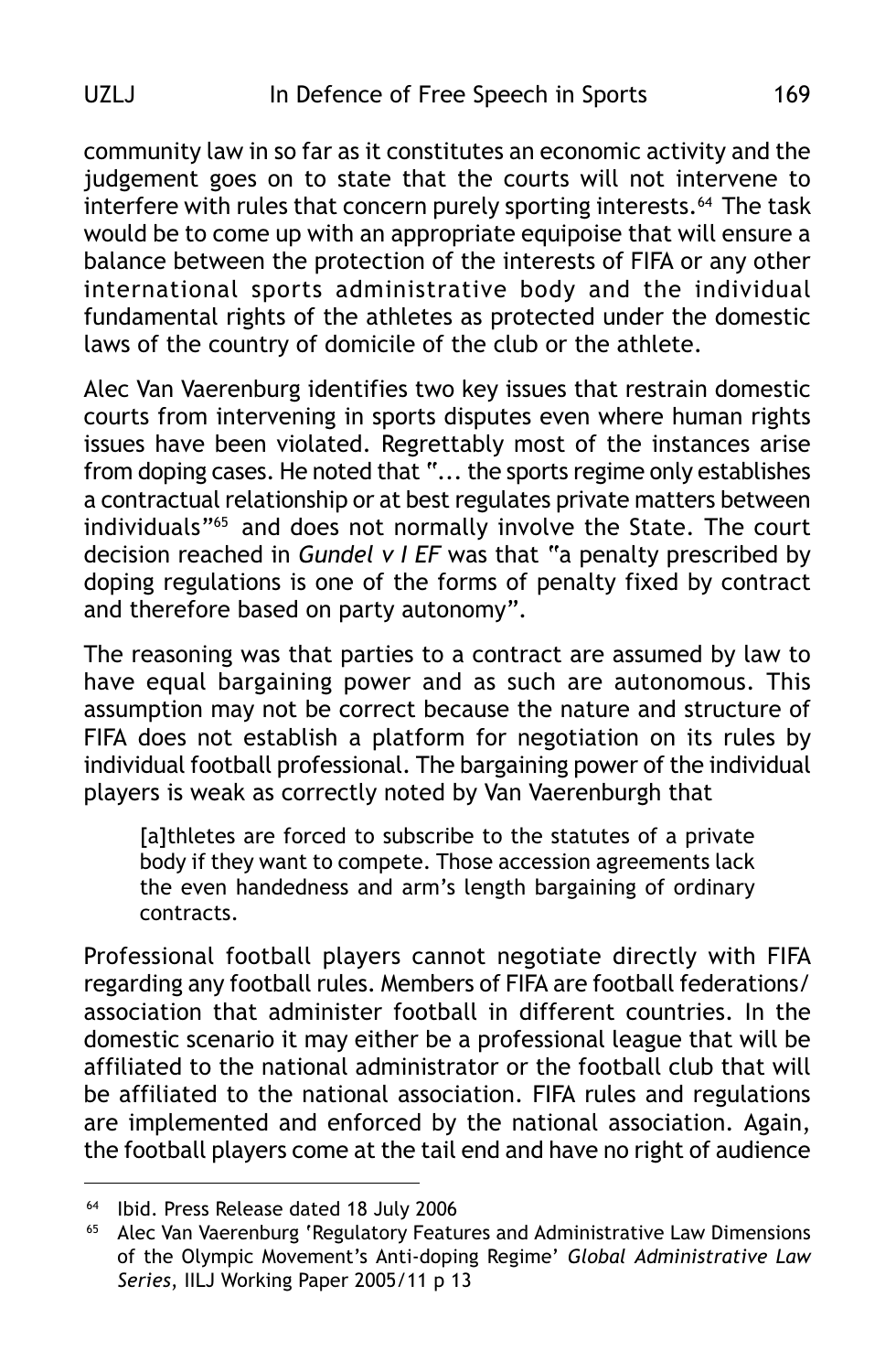at the national association.

Thus to contend that human rights issues in sports cannot be addressed in sports governance is to ignore the fact that the contract that enables a party to compete as a professional footballers does not permit direct negotiations with the rule makers and it is not autonomous as assumed in the matter of *Gundel v IEF<sup>66</sup>*. Thus if footballers are unable to autonomously negotiate their contracts and are constrained in their conduct on the field including what expression may be exercised by them then they start their negotiations from a very weak position. Domestic courts must find some grounds for intervening particularly where human rights are violated with the justification that State funds are sometimes used to fund the construction of stadiums — particularly in the under-developed world  $-$  and they are not private venues where speech may be restricted. Thus the fact that FIFA and its affiliates use public resources in pursuing their objectives must encourage domestic courts to intervene whenever there is a call against potential human rights violations by FIFA and other international sports federations.

Timothy Zick argues that *"…speech and spatiality cannot be completely severed from one another"*67 Football is played for enjoyment of fans and the cheering expressions of the fans are regarded as part of public discourse. However, footballers are banned from exhibiting either religious or political speeches on the same platforms. Implicit in and essential to freedom of expression is the need for adequate physical space in which speech can be without restraint.<sup>68</sup>

Whilst FIFA resents political intervention in the administration of football, it has itself taken political positions regarding certain political dispensations. It banned South Africa from participating in international football during the apartheid era until after 1994. FIFA's position with regard to players exhibiting free speech of either political or religious nature may be construed as hypocrisy. In any case, the very nature of FIFA's structures and operations is largely political. For instance, one of the essential pre-condition for a country to host the World Cup is that the bidding federation must secure government guarantee for its

<sup>66</sup> Swiss Federal Supreme Court, March 15, 1993.

<sup>&</sup>lt;sup>67</sup> Timothy Zick 'Space, Place, and Speech: The Expressive Topography' (2006). *Faculty Publications* Paper 276. http://scholarship.law.wm.edu/facpubs/276 or *George Washington Law Review* Vol 74, 2006 p441